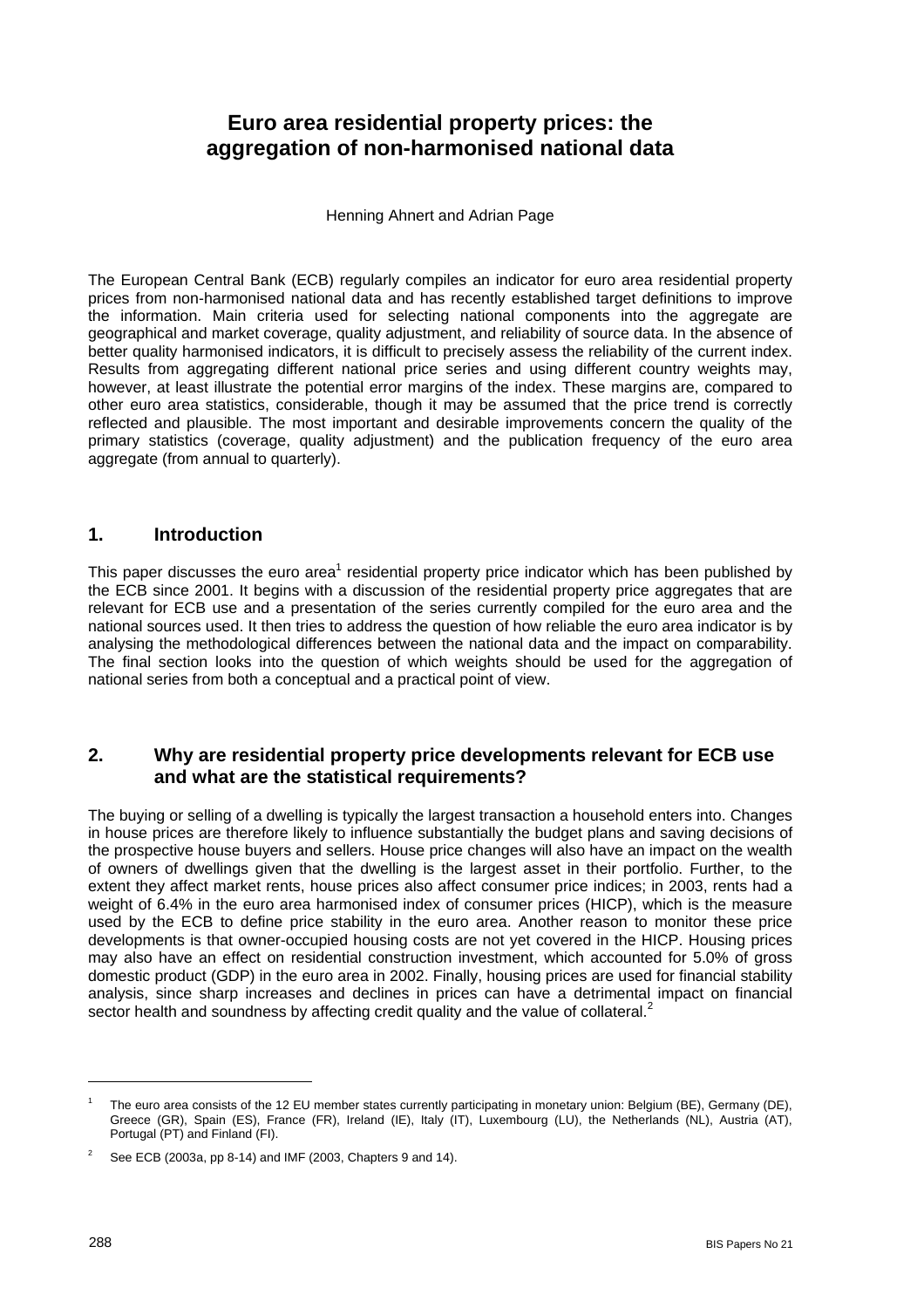How can these uses of property price statistics be translated into statistical requirements? First, as euro area statistics are compiled from national results, a sufficient degree of *comparability* between the national data is important. Second, in order to be useful in the current monitoring of price developments, *quarterly frequency* of the results is desirable. Third, the degree to which residential property price indices are able to eliminate the effect of *quality differences* between different dwellings compared over time is important. Fourth, property price data for the euro area is needed for the following breakdowns. For the *geographical breakdown*, given the substantial dispersion of developments across countries, results are needed for each individual euro area country in order to understand the trends in the euro area aggregate and form an assessment about its future development. In addition, a certain regional disaggregation of national data is often useful (eg West Germany compared to East Germany), since the regional developments may vary considerably. In addition, a distinction at national or euro area level dividing between price developments in urban areas (and/or capital cities) and non-urban areas may be very informative. For the prices for *different housing types*, the breakdown between new and existing dwellings is the most used distinction.

These and other breakdowns are further explored in Sections 3 and 4 below.

# **3. What aggregates are currently compiled by the ECB?**

The ECB compiles a residential property price index for the euro area which is calculated as the average of the annual growth rates of national indicators weighted by 2001 GDP shares. The index is published in the *ECB Monthly Bulletin*.<sup>[3](#page-1-0)</sup> The national components of the overall euro area index are detailed in Annex 1. The series from the four largest euro area countries, which together contribute to 79% of the euro area index, are shown in Graph 1. The selection of national components is based on the degree of market and geographical coverage, the methods used for quality adjustment, the quality of the data source and the sample size. These issues are discussed in detail in Section 4.

The euro area index is calculated when at least 80% of the national data are available. As all euro area countries produce some data on residential property prices the country coverage is close to 100% for most of the length of the euro area series. Where country data are missing at the start or end of the series, the weight is set to zero with the implicit assumption that the missing country follows the same development as the average of the countries for which data is available.

Also important for an indicator used for monetary policy are the frequency and timeliness of the data. The timeliness ranges from one month (Ireland, the Netherlands, Portugal, Finland) to between three to six months in the remaining countries. The euro area aggregate with a coverage of over 80% is available with a delay of around three months, with some countries' latest data being estimated using alternative sources. Since German data are currently available only at annual frequency, a euro area average with a high country coverage can be compiled only at annual frequency. A semiannual indicator can be compiled, but excludes Germany and Luxembourg. Quarterly or even monthly indicators are currently not possible, since, in addition to Germany and Luxembourg, Italy and Austria would not be covered.

Recent efforts by the ECB and the EU national central banks have attempted to improve the homogeneity of the index and provide some additional breakdowns at both euro area and national level via the adoption of some target definitions of the desired market coverage of residential property price indicators. This work is based on *existing* sources, because EU central banks currently do not collect primary statistical information on house prices. However, the central banks have tried to use existing sources to match the target definitions as closely as possible. This has allowed the creation of breakdowns for new dwellings, existing dwellings and residential property price developments in urban areas of the euro area (Graph 2). Despite these improvements, much work remains to improve the quality of the national data and thereby of the euro area aggregate.

<span id="page-1-0"></span><sup>3</sup> See Box 3 in the *ECB Monthly Bulletin* of October 2002 for the most recent data; at the time of writing, an update was planned for the December 2003 issue.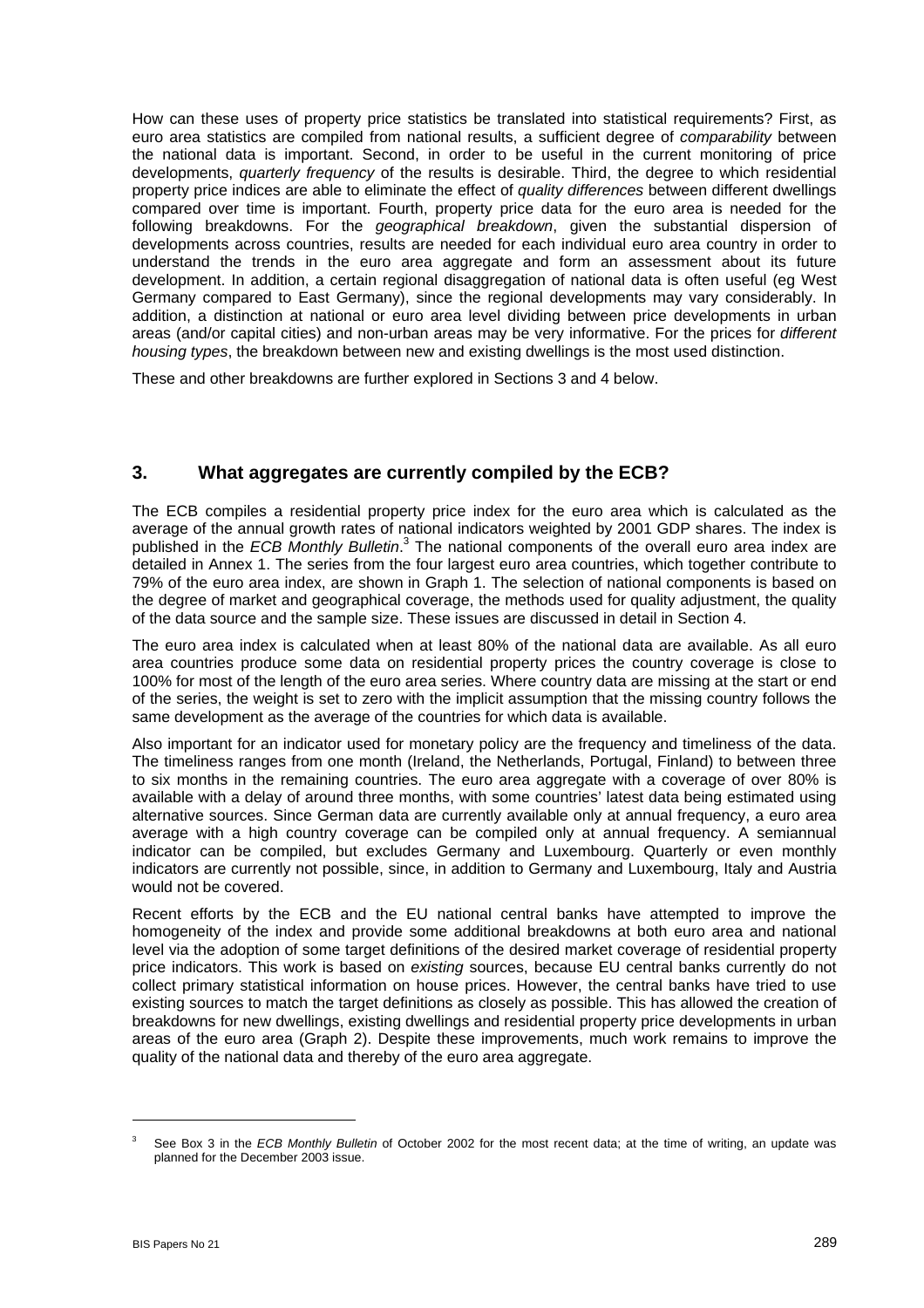#### Graph 1

#### **Residential property prices in the four largest euro area countries**



Annual changes, in per cent

Note: The indicators are those which are included in the euro area aggregate. Germany: for 1991-95, West Germany only.

Sources: National sources; ECB calculations.



Graph 2

Source: ECB.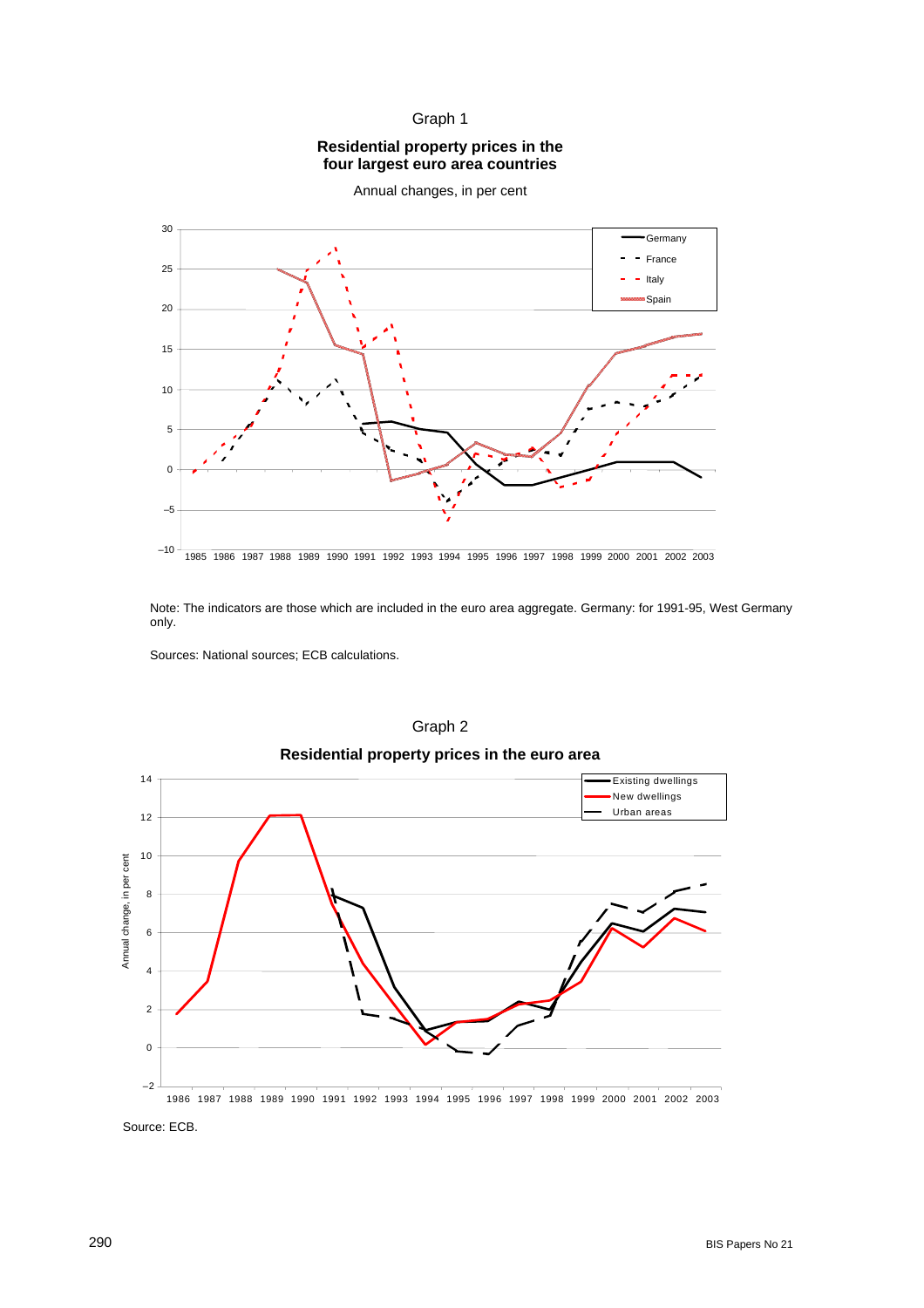### **4. How reliable is the aggregation of non-comparable national data?**

The methods employed for the compilation of house price indicators vary considerably *between* countries, and even between alternative sources *within* individual countries. A key question with regard to cross-country aggregation is which national series should be used and, given the high degree of heterogeneity between countries, how reliable the resultant index will be. The differences between the available house price indices concern almost every aspect: geographical coverage; market coverage (type of property, mortgage/cash transactions); quality adjustment; data source (tax records, mortgage applications, estate agents, newspapers); index construction; weighting. Each of these differences adds to the likelihood that the non-price factors will affect the aggregate price index and cloud interpretation by users.



Source: INSEE.

#### **4.1 What are the differences and what might be their effects?**

#### *4.1.1 Geographical coverage*

#### *National data*

Housing markets tend to be highly segregated between geographical areas. Factors such as population distribution and regional income levels and changes may lead to wide divergence in house price levels, and differing price developments. Many of the local and regional effects on housing markets may cancel each other out in a national aggregate, but this assumes that the national aggregate is a representative average of all regional markets. National sources which provide data on large/capital cities in addition to comprehensive national figures tend to show that city data are more volatile than national averages and sometimes follow different dynamics. Graph 3 shows the annual growth rates of existing dwellings in Paris compared with France as a whole. Whilst there is a high degree of co-movement between the two series (Paris is clearly an important component of the whole of France), the Paris series is more volatile. Even larger differences between local markets were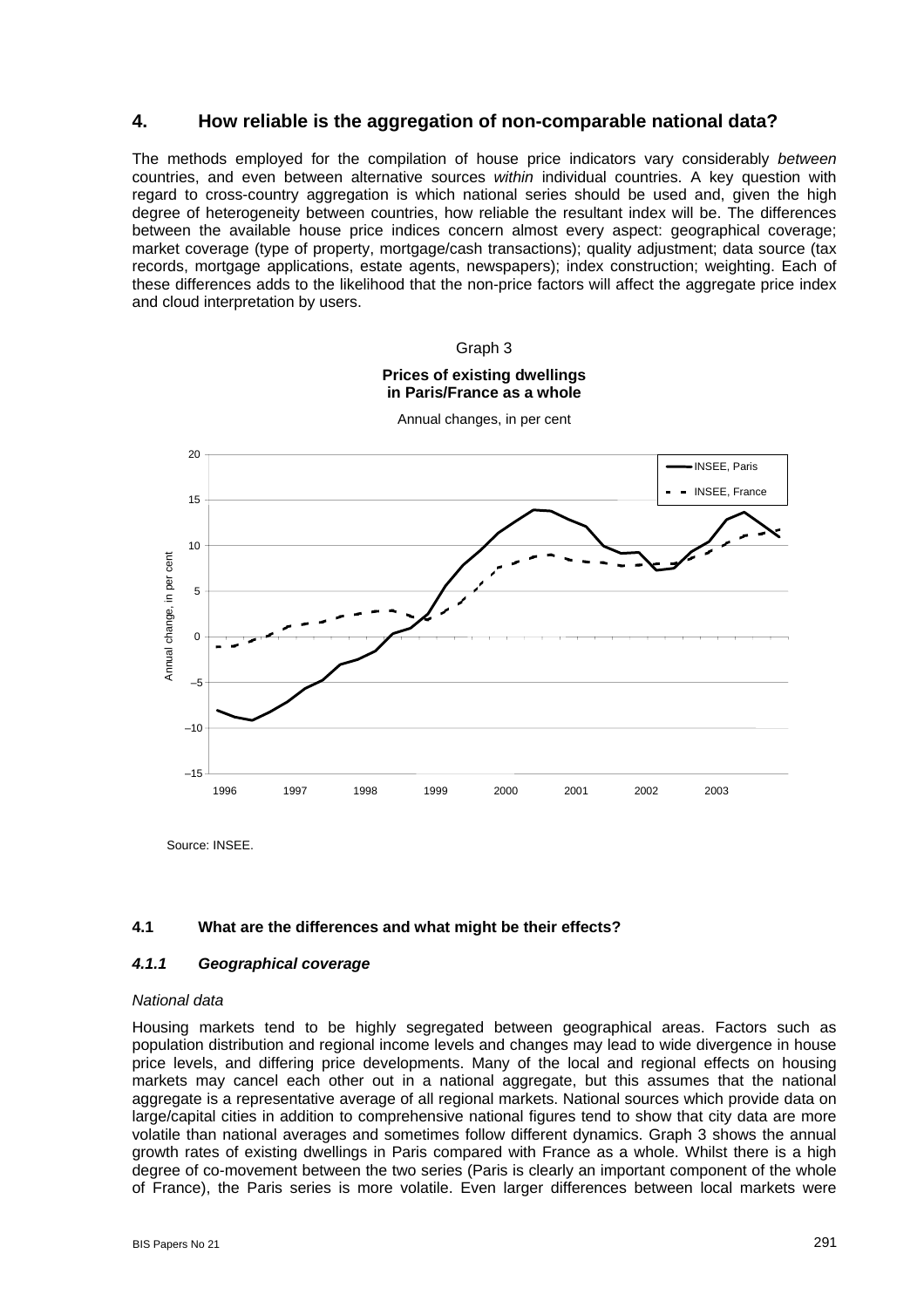observed, for example, in Germany. Residential property price changes for flats in the two largest German cities (Berlin and Hamburg) in the period from 1995 to 2002 differed substantially from prices in other large cities (eg Frankfurt and Munich) and from the national average (Deutsche Bundesbank (2003)). Reliance on the results for the two largest cities would signal a significant and continued price decline, and would be a misleading indicator for Germany as a whole. It is therefore important that the geographical coverage of national aggregates be as broad as possible and that over-reliance on large cities as a proxy for national data be avoided.

#### *Euro area data*

For euro area data similar arguments hold. Since the divergence of national price changes is high, coverage of the euro area aggregate must be high in order to produce a reliable aggregate. In 2002, annual growth rates of the five largest euro area countries varied between –0.2 and 16.6%. This implies that missing national data, or forecast errors for missing national data, may affect the quality of the euro area aggregate. Therefore, a coverage level of 80% of the euro area is considered as the threshold for compiling the aggregate.

#### *4.1.2 Property type*

Price developments may also differ between types of property, for instance between new and existing dwellings or between houses and flats. Purchasers are able to substitute between new and existing dwellings and therefore one might expect similar price dynamics. However, newly constructed dwellings may offer both advantages and disadvantages compared to existing dwellings and these may be valued differently according to societal preferences in different countries. Differences may also be due to taxation and subsidies, and regional differences due to a lack of land for construction in urban areas. New dwellings may differ considerably from the existing stock in terms of architectural and technical features as well as location. Prices for new dwellings are, at least in the short term, influenced by construction costs. The empirical results for the euro area countries are, however, not fully clear in this respect and suggest that the differences may be more important in some countries (Ireland, Germany) than in others (Italy, Spain). $<sup>4</sup>$  $<sup>4</sup>$  $<sup>4</sup>$ </sup>

Many national sources distinguish between houses and flats, which may broadly represent upper and lower ends of the market. Given that these market segments behave differently under different property market conditions and at different points in the business cycle, the breakdown between houses and flats is useful, and it is important that both are represented in the national overall index. In the euro area aggregate our approach has been to use data which include both new and existing dwellings and both houses and flats. Where a combined aggregate is not available, data for existing dwellings are used as they usually account for a larger proportion of the transacted dwellings. Separate series for houses and flats are aggregated using weights of the respective shares in the housing stock, when available.

#### *4.1.3 Quality adjustment*

Price comparisons over time require the availability of comparable housing objects in the two periods under consideration. However, due to heterogeneity of housing markets and infrequent transactions, traditional "matched model" methods for price statistics fail. Quality adjustment is needed to ensure the comparison of "like with like" and to avoid long-term bias in the series. This bias could arise, for example, due to improving living and housing standards, or to new dwellings built further from city centres.

Very basic methods, such as unit value indices of square metre prices, attempt to adjust for the size of the dwellings in each period while still allowing other changes in the composition such as location, amenities, quality of housing, etc, to affect the index. Mix adjustment (or the "classification approach") defines a classification of dwellings by the characteristics for which it intends to adjust. Individual price indices are then calculated for each cell in the classification, and the overall index is calculated as the weighted average of these subindices. The number of characteristics included in the classification is

<span id="page-4-0"></span><sup>4</sup> German data for new and existing flats differed by 3.7 percentage points in 2002, whereas the corresponding figure for Italy was 0.9 percentage points.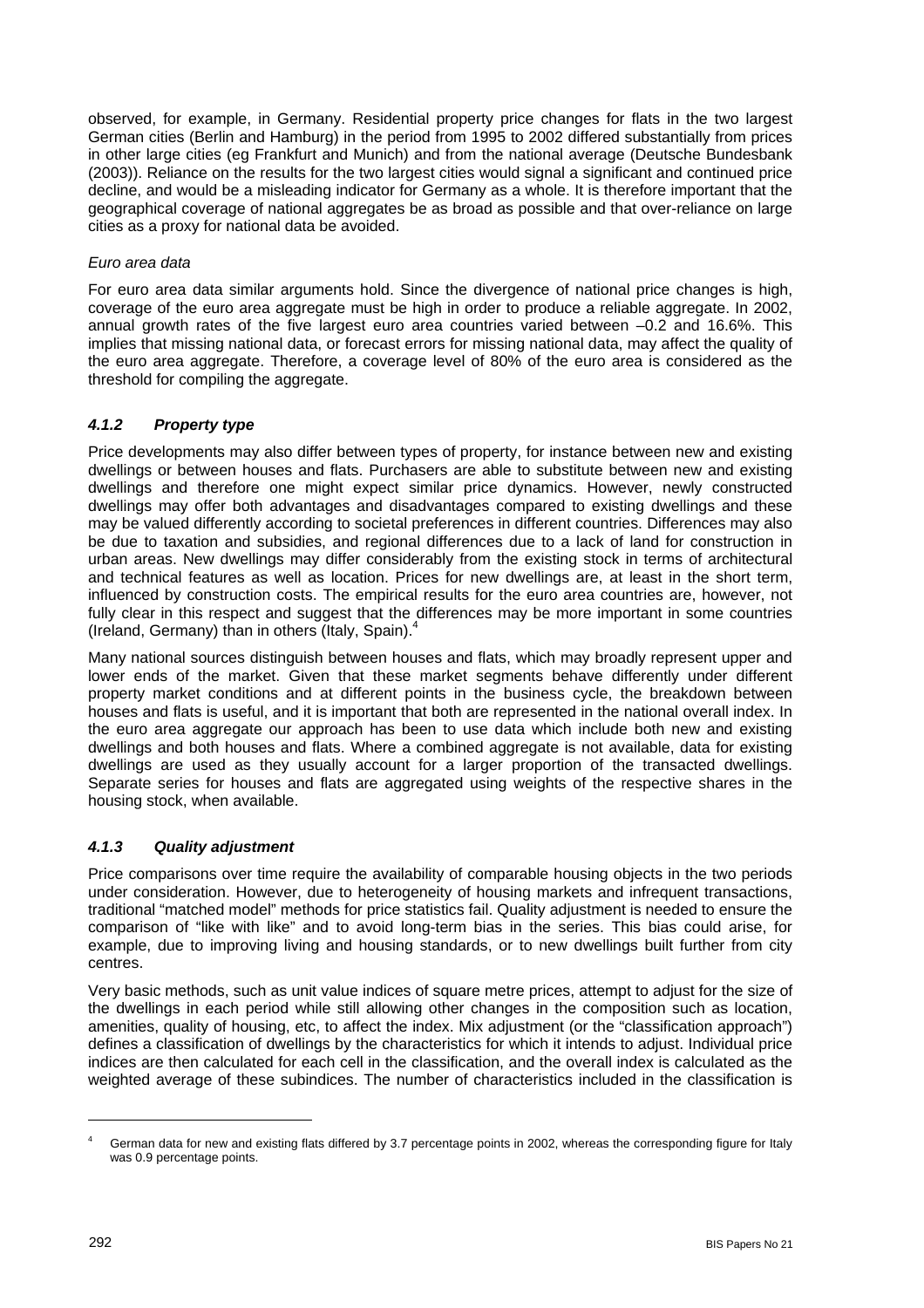often limited by the number of observations that can regularly be found for each cell. The most advanced form of quality adjustment used is the hedonic regression approach, which uses a regression model to isolate the value of each of the chosen characteristics and thereby adjust the observed prices according to a standardised housing unit. It is sometimes used together with a mix adjustment. An additional method used in US indices is the so-called repeat sales technique, which matches pairs of transactions of the same dwellings over time. This requires a huge database of transactions and is not used by any of the European data producers. The crucial question for all quality adjustment procedures is whether the chosen characteristics used for adjustment are the main determinants of price differences. While some of these are easy to measure (eg size), other important factors (location) are often difficult to capture.

In practice, national indicators used for the euro area aggregate use a variety of techniques to adjust for quality and compositional changes. In three cases, the available measures are simple unit value indicators, ie which do not control for changes in composition and quality (Ireland, Luxembourg, the Netherlands; see Annex 1). In most other cases, quality adjustment tends to be rather basic, using measures such as square metre prices for individual cities or regions aggregated to a national total. For Germany, the data collection is limited to "good-quality" dwellings, which might imply a built-in measurement problem, since it is unlikely that the market definition of "good quality" is independent of the general increase in housing standards over time. Only two countries (France and Finland) use hedonic regression. These differences and shortcomings in the quality adjustment of national data are considered to be the most important deficiency of the euro area aggregate.

#### *4.1.4 Cash/mortgages*

In many countries, mortgage lenders are the main data source for house price indices. The databases of mortgage lenders can be a rich source of timely information; however, they exclude cash purchases. Research in the United Kingdom has indicated that cash buyers, who account for around 30% of the UK market, tend to purchase at the extremes of the market, ie very cheap and very expensive properties, and that dwellings purchased by cash follow a different development to those financed by a mortgage (Statistik Austria (2001)). It is not clear whether there is any bias in the house price data from other European countries where cash purchases are not included (Belgium, Spain, Ireland) as no alternative source is available.

#### *4.1.5 Timing*

The process of selling a house often takes place over a period of several months or more and the particular stage in this process at which the price is entered into the index varies, often depending on the source of the data, and has consequences for the comparability of the data. National indices used in the euro area aggregate include data at the following stages:

- As soon as the property is on the market. Typical data sources: newspapers, estate agents:<sup>[5](#page-5-0)</sup>
- Mortgage approved. Typical data source: mortgage lenders;
- Signing of binding contract. Typical data source: lawyers;
- Transaction completed. Typical data sources: land registries, tax authorities.

Ideally a house price index would show actual transaction prices at the time when the property is first taken off the market. The signing of the first binding contract fits this requirement best; however, in practice the point at which a contract is binding, and what is considered as binding, differs between countries. The effect of the heterogeneous recording of the available data is likely to be limited in an annual frequency aggregate, but will become more significant as we move towards a quarterly index. For the euro area index it is clear that, whilst aiming for the ideal, compromises must be accepted.

 $\overline{a}$ 

<span id="page-5-0"></span>Although not related to the issue of timing, a disadvantage of advertised prices and mortgage approvals is that not all of the prices included end in transactions, and in the former case, the price will tend to be higher than the final negotiated transaction price.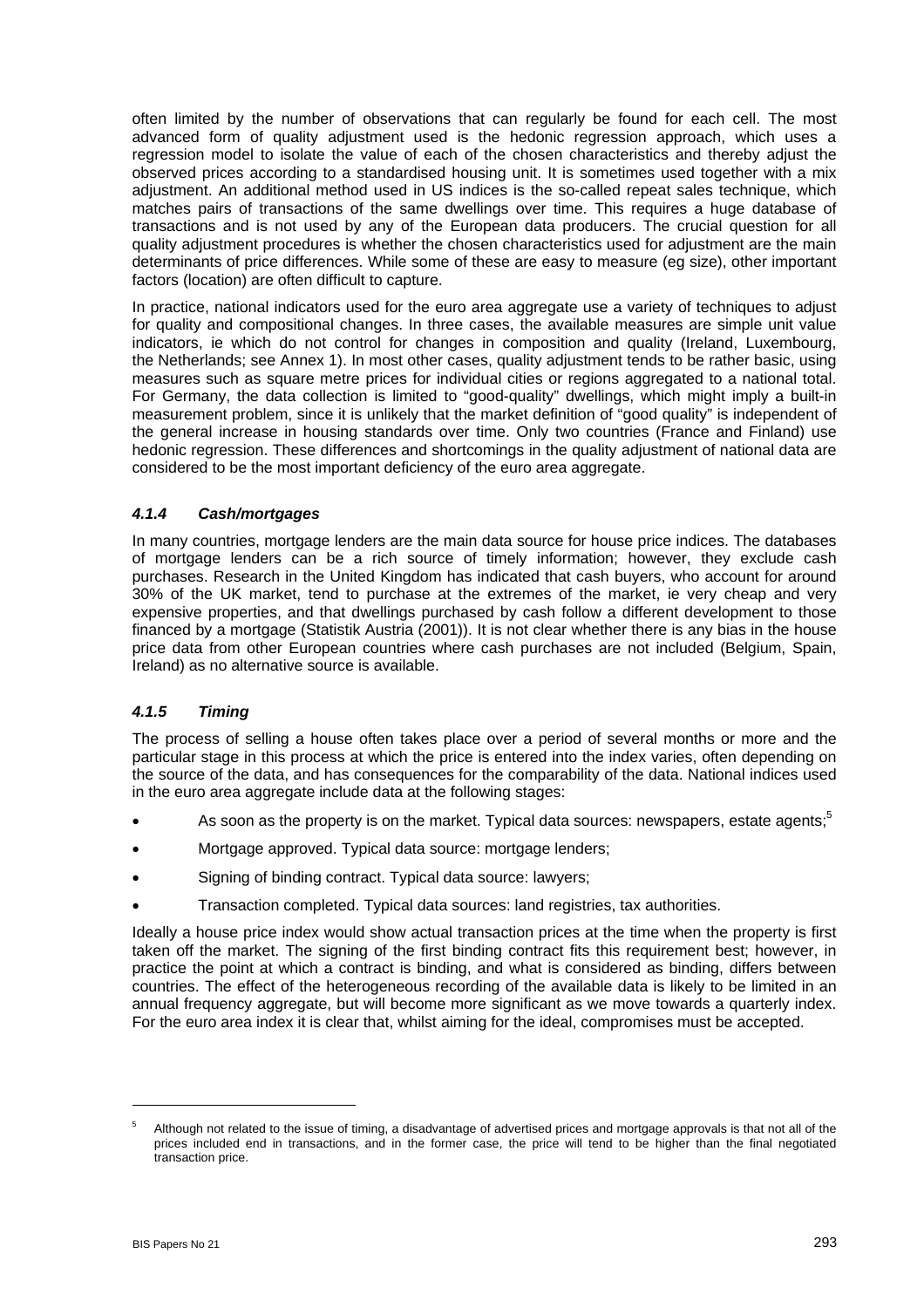#### *4.1.6 Choosing amongst the available national sources*

Table 1 gives an overview of the correlation coefficients of the main alternative time series which have been considered for inclusion into the euro area aggregate. Graphs of the series compared are shown in Annex 2. The correlation coefficients vary considerably between 0.6 and 0.99. Generally, the series in which the *same* source provides breakdowns of different market segments show relatively high correlation. However, correlation coefficients for series with similar definitions but different sources are in most cases significantly lower. Differences between sources are particularly relevant in the short term, while the long-term trend of the time series is mostly similar.

This suggests that, as measured by the available data, the geographical and market coverage is less important than the choice of the source data and the methodology employed. It underlines the importance of relying on national expertise when selecting property price series for the purpose of compiling euro area aggregates.

| Country         | <b>Series</b>                                                                                                                                                                                                                                                                                         | <b>Correlation</b><br>coefficient         | <b>Time period</b>                                                       |
|-----------------|-------------------------------------------------------------------------------------------------------------------------------------------------------------------------------------------------------------------------------------------------------------------------------------------------------|-------------------------------------------|--------------------------------------------------------------------------|
| DE <sup>1</sup> | Five largest cities vs 60 largest cities <sup>2</sup> (both Bulwien AG)<br>New vs existing flats (both Bulwien AG)<br>GEWOS vs Bulwien <sup>2</sup><br>RDM vs Bulwien <sup>2</sup><br><b>GEWOS vs RDM</b>                                                                                             | 0.902<br>0.818<br>0.802<br>0.790<br>0.585 | 1991-2002<br>1991-2002<br>1991-2002<br>1991-2001<br>1991-2001            |
| GR <sup>3</sup> | BoG including <sup>2</sup> vs excluding Athens (same source)                                                                                                                                                                                                                                          | 0.910                                     | 1998 Q1-2002 Q4                                                          |
| ES <sup>4</sup> | MdF new vs existing dwellings (same source)                                                                                                                                                                                                                                                           | 0.948                                     | 1988 Q1-2002 Q4                                                          |
| FR <sup>5</sup> | INSEE France, existing dwellings <sup>2</sup> vs INSEE Paris, existing<br>dwellings<br>ECLN France, new flats vs ECLN France, new houses<br>INSEE France, existing dwellings <sup>2</sup> vs ECLN France,<br>new houses<br>INSEE France, existing dwellings <sup>2</sup> vs ECLN France,<br>new flats | 0.950<br>0.725<br>0.718<br>0.710          | 1995-2002<br>1995-2002<br>1995-2002<br>1995-2002                         |
| IE <sup>6</sup> | DoE new vs existing <sup>2</sup> dwellings (same source)<br>TSB new vs existing dwellings (same source)<br>DoE existing dwellings <sup>2</sup> vs TSB existing dwellings<br>DoE new dwellings vs TSB new dwellings                                                                                    | 0.898<br>0.873<br>0.714<br>0.584          | 1997 Q1-2002 Q4<br>1997 Q1-2002 Q4<br>1997 Q1-2002 Q4<br>1997 Q1-2002 Q4 |
| IT <sup>7</sup> | Nomisma new dwellings vs existing dwellings (same source)<br>Bol new dwellings <sup>2</sup> vs existing dwellings (same source)<br>Bol new dwellings <sup>2</sup> vs Nomisma new dwellings<br>Bol existing dwellings vs Nomisma existing dwellings                                                    | 0.987<br>0.952<br>0.873<br>0.847          | 1989 H1-2002 H2<br>1989 H1-2002 H2<br>1989 H1-2002 H2<br>1989 H1-2002 H2 |

# Table 1 **Correlation coefficients of alternative national sources**

Note: Coefficients calculated from annual growth rates.

 $1$  Bulwien AG and GEWOS are private research institutes; RDM is a federation of estate agents.  $2$  Indicates series used in overall euro area aggregate. See also Annex 2. <sup>3</sup> Both series are compiled by the Bank of Greece (BoG) on the basis of data from a private research institute. <sup>4</sup> Both series are from the Ministerio de Formento (MdF, Ministry for Infrastructure and Urban Planning). <sup>5</sup> INSEE is the National statistical institute of France; ECLN (Enquete sur la commercialisation des logements neufs) is a survey run by the Ministry of Equipment, Transport and Housing. <sup>6</sup> DoE = Department of the Environment and Local Government; TSB = Permanent TSB mortgage bank. <sup>7</sup> Nomisma is a private research institute; BoI = Bank of Italy.

Source: ECB.

#### **4.2 The effect of these differences on the euro area aggregate**

From the available evidence it appears that the differences between the available national data may have a significant effect on comparability, although there may be some cancelling-out at the euro area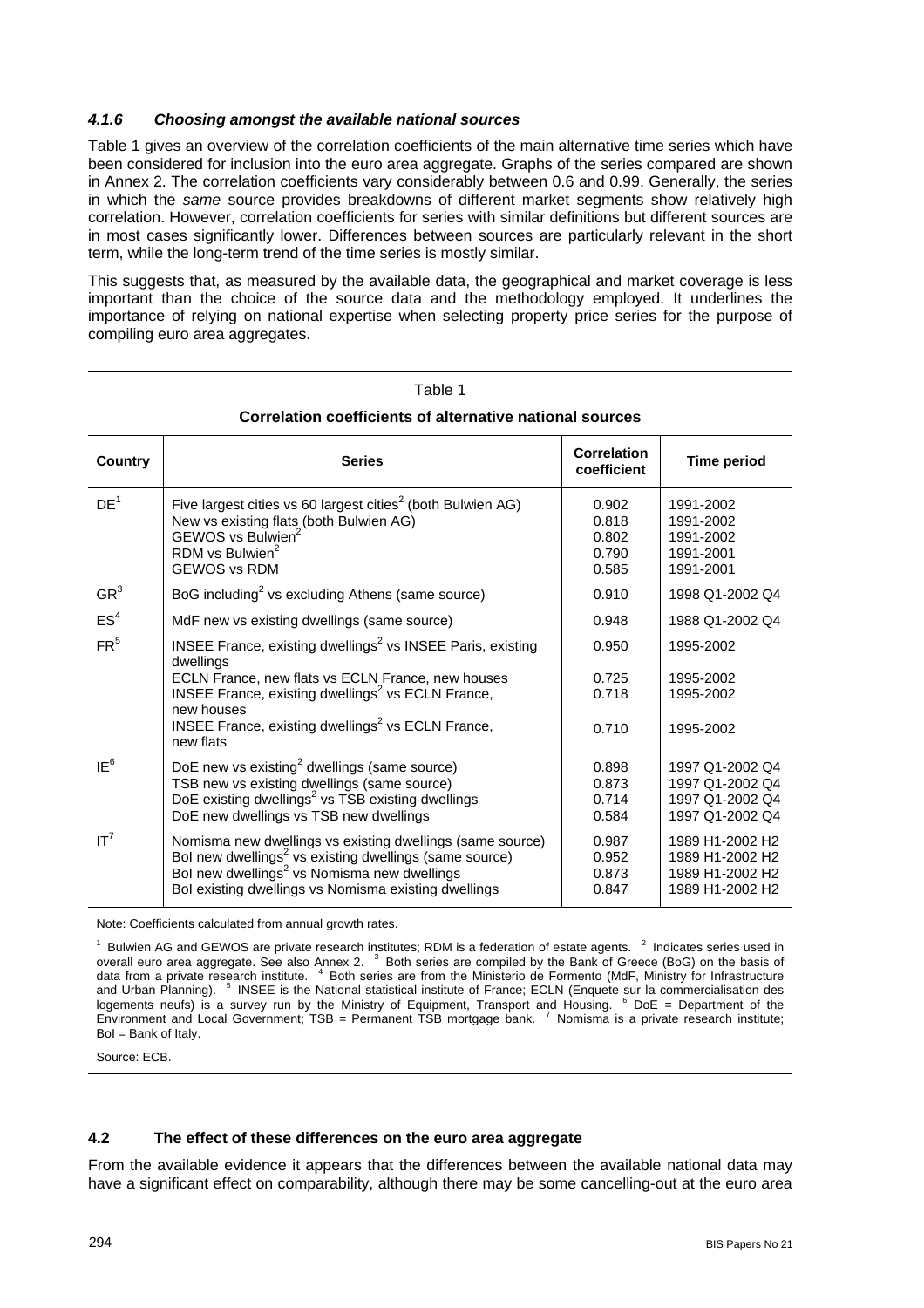level. Without true harmonised data for comparison it is impossible to be certain of the real effect. We may, however, look to the possible margins of error in aggregation of the existing data. In order to investigate this, we have taken for each of the countries where we have at least one alternative source (Germany, Greece, Spain, France, Ireland, Italy) the highest and lowest reported annual growth rate for each observation period from all the alternative series and then created a "minimum" and a "maximum" euro area aggregate. For countries where only one reasonable national source exists, we have used the same series in both aggregates. The results are presented in Graph 4 together with the actual ECB euro area overall index. The results show that there is a significant gap between the maximum and minimum series which corresponds to between 3 and 7.5 percentage points. This confirms that the choice of national components for the aggregate is important and that there is potentially a rather large margin of error. However, the distance between the actual euro area aggregate and the simulated two extremes is relatively stable and the trend over the past 12 years is broadly consistent in all three series. This confirms the ECB's view that while the euro area residential property price index may be used to analyse trend developments, both smaller short-term changes in the index and the level of annual growth rates have to be treated with a considerable degree of caution.

#### Graph 4

#### **Maximum and minimum boundaries of euro area aggregate**

Annual changes, in per cent



### **5. The effect of alternative country weightings on euro area totals**

Having selected the most representative and homogeneous available national indicators, the question of which country weighting scheme should be used for aggregation is still open. In principle the problem is no different from the decision on weights in a representative national index, which is often calculated as the weighted average of regional indices. The decision is limited to a much greater extent at the international level by the availability of coherent and harmonised structural indicators which may be used for weighting purposes. The construction of good-quality weights requires level data which have uniform coverage of markets in any country. For example, data on the stock of properties that include commercial properties will obviously overstate the weight of a country when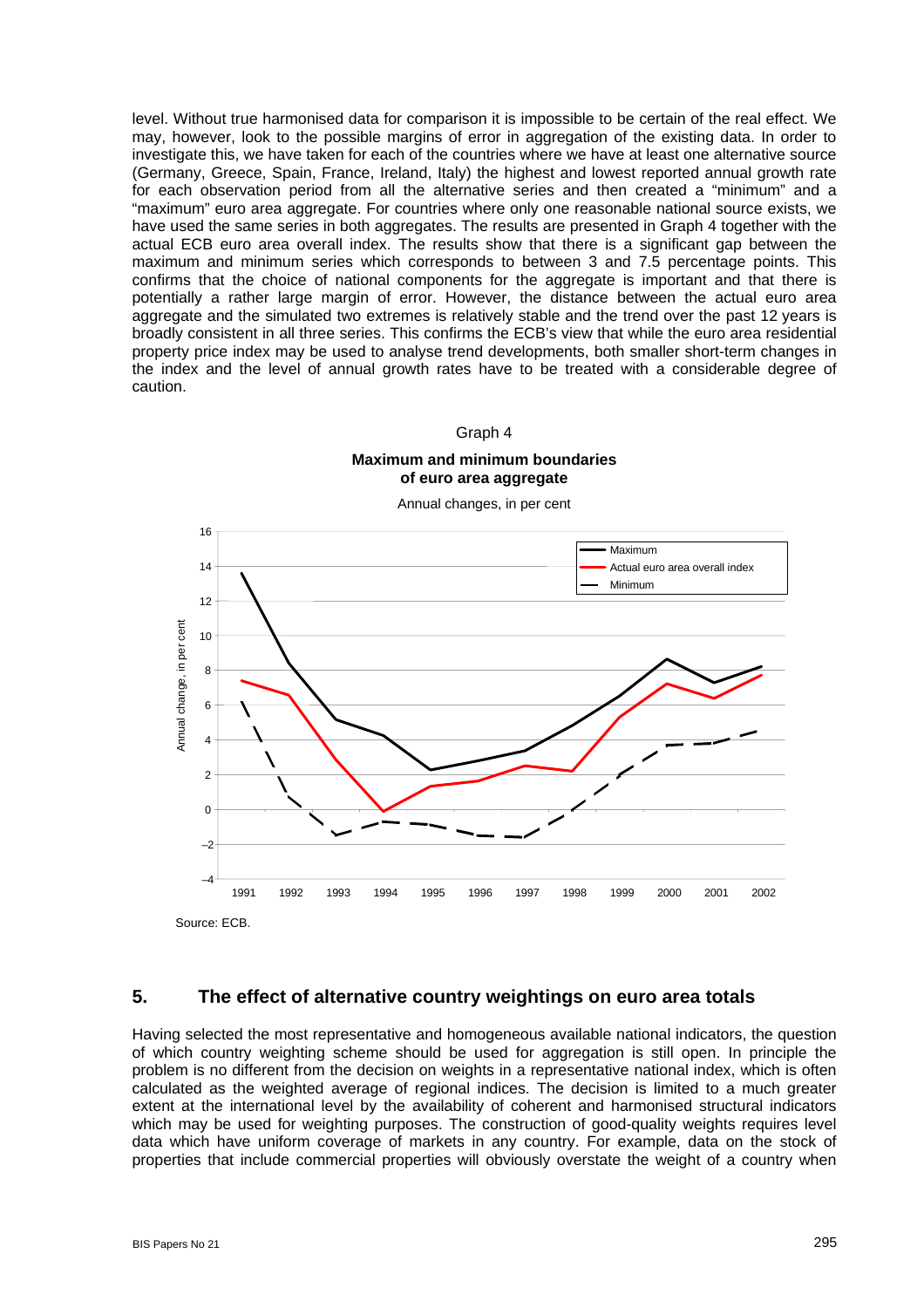compared with data for residential properties in other countries. The sources for such data within the European Union are scarce.

Conceptually there are two main decisions that must be taken in choosing a weighting scheme for cross-country aggregation; first, whether the indices should be weighted by the flow of transactions or the stock of all dwellings; and second, whether the weights should refer to the value of housing (ie in euros) or the volume (ie the number of houses).

#### **5.1 Transaction vs stock weights**

Whereas it is clear that the only observable prices that normally enter house price indices are for those transacted, it is less clear whether house price indices should *represent* only these transactions or whether the observed transactions should be used to produce an estimate for the change in the existing stock of dwellings. This choice has a significant impact on the relative country weights for several reasons. First, structural differences mean that some EU housing markets are much more active than others. In Germany, for instance, over the past decade only about 1.7% of the stock was transacted annually, whereas in Ireland and the United Kingdom the figure was closer to 5.5%.<sup>[6](#page-8-0)</sup> Second, transactions are more volatile than the stock and so the share given to a particular country will depend on the state of the housing market in that country in the base period. There were, for instance, more than twice as many transactions in Greece in 1997 as there were in 1991. Third, some types of dwelling are likely to be transacted more frequently and at different stages in the property price cycle than others. Therefore, at any one time, it is unlikely that the make-up of transacted properties is a representative sample of the stock. Finally, the weight given to the subindex for new dwellings would be dramatically different under the two concepts. In Finland, for example, approximately 15% of transacted dwellings are newly constructed, whereas gross fixed capital formation in residential construction in 2002 was only 4.3% of the stock of residential buildings (as recorded in the national accounts balance sheets).<sup>[7](#page-8-1)</sup>

If the house price index is to accurately represent the actual market conditions, ie the price changes faced by a potential house buyer, then a weighting according to the characteristics of transacted dwellings would be expected. As noted above, the price developments for new dwellings are often, at least in the short term, different from those for existing dwellings. However, the weight of new dwellings in a stock-based index would be negligible. Therefore, a transaction-based approach may be preferred on the grounds that it is more representative of the actual market situation.

Different considerations arise from the point of view of a property price index used as an asset price index. Most asset price indices, such as equity prices, are constructed according to market capitalisation. The reason for this approach is that a particular stock should not receive a higher weight in an equity price index because it is heavily traded in a particular period, as investors are interested in the value of their portfolio.

It would seem that the choice of the weights depends on the use of the index. A transaction-weighted index may be useful for analysis of the current market situation, analysis of the demand for credit, analysis of the realised gains by households of the appreciation of house prices, or for use as the owner-occupied housing component in a consumer price index considering housing as a durable good. In contrast, a stock-weighted index may be more appropriate for analysis of housing as an asset. This may include analysis of the influence of house prices on consumer behaviour via wealth effects, use of house price data as a financial soundness indicator (as the index should be representative of the houses used as collateral for securing loans), or comparison of property price data with other asset price indices.

# **5.2 Nominal vs volume weights**

Independent of the decision on whether to use transaction or stock weights is the decision on whether the weights should be nominal (eg expressed in euros) and thus influenced by relative price levels in

<span id="page-8-0"></span><sup>6</sup> Number of transactions as a share of stock of dwellings (source: European Mortgage Federation).

<span id="page-8-1"></span>Source: Statistics Finland.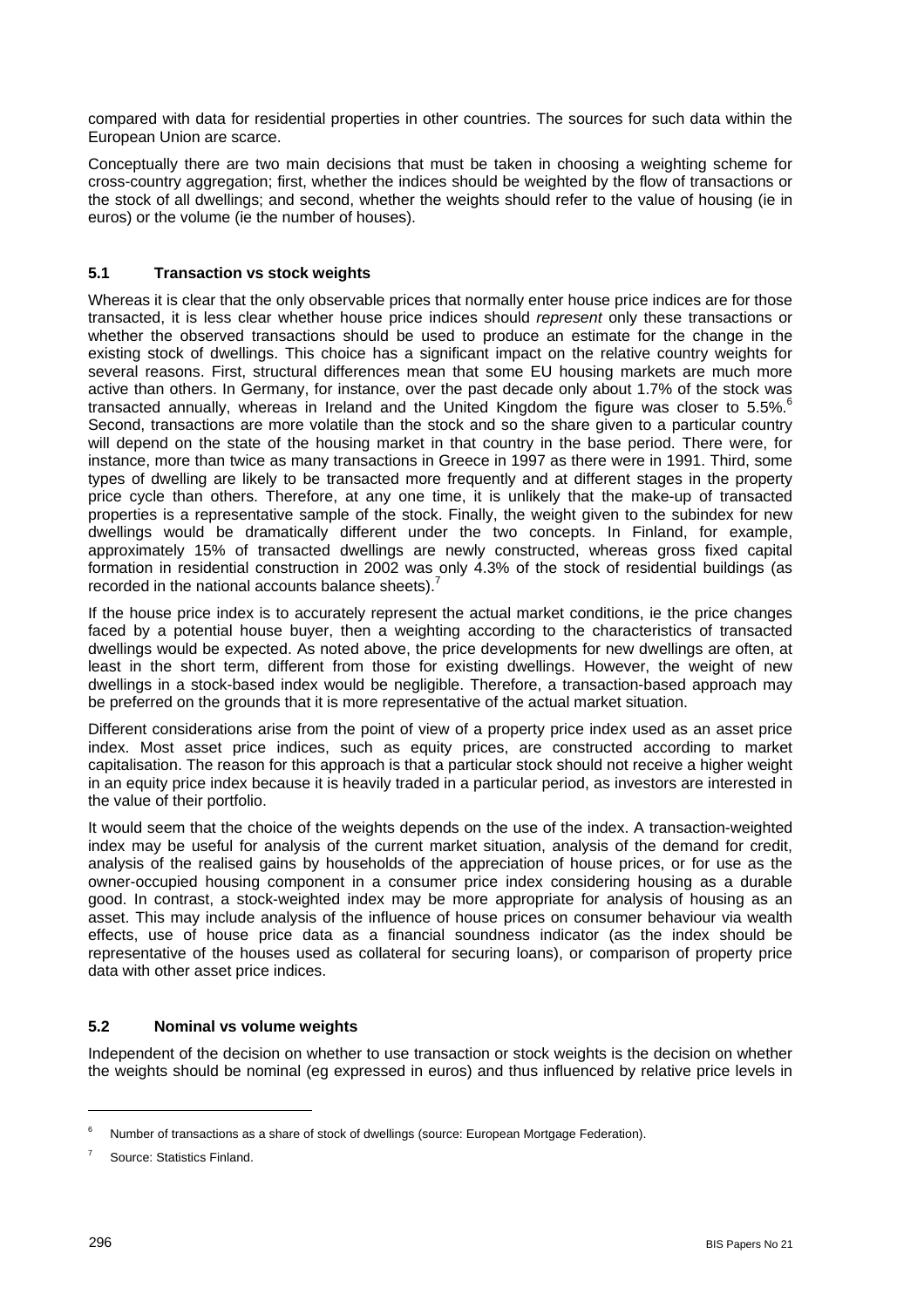each of the euro area countries, or non-monetary, volume weights (eg expressed as the number of houses or transactions). In between these two options are nominal weights corrected for differences in purchasing power. As with the decision on transaction versus stock weights, the current choices made by the producers of the available data differ between and within countries.

Nominal weighted indices consider that property price levels may vary greatly between regions and countries. For inflation analysis in the single currency area, nominal weights appear appropriate. The same applies for the analysis of wealth effects, because it would be counterproductive to eliminate the effect of different price levels of dwellings from a measure which is used to monitor the development of nominal wealth. There appears to be only one reason to use simple volume indicators for weighting purposes, and this is to use them as proxies in the absence of adequate nominal weights.

Volume weights are used in many of the national indices - eg Italy uses the size of dwelling space in square metres in various regions, Finland uses the number of houses in each cell and Germany and Spain use population weights for aggregating regional indices, although population is clearly a proxy weight in the absence of more appropriate measures.

#### **5.3 Potential sources for the euro area country weights**

The currently used weighting scheme for compiling the ECB euro area index is based on GDP results, mainly due to the availability of complete and comparable results for all EU countries. Moreover, GDP is the broadest monetary measure of economic activity and a frequently used indicator to aggregate national economic statistics. There are, however, alternative and potentially more appropriate weighting schemes, which are discussed in this section. Table 2 shows the framework of the four possibilities discussed in Sections 5.1 and 5.2 and gives the potential candidates for which data exist.

| <b>Weights</b> | <b>Transactions</b>                                                                                                                 | <b>Stocks</b>                                                                                                                                                                                                                                                       |
|----------------|-------------------------------------------------------------------------------------------------------------------------------------|---------------------------------------------------------------------------------------------------------------------------------------------------------------------------------------------------------------------------------------------------------------------|
| Nominal        | Proxy - National accounts gross fixed<br>capital formation, housing (source:<br>NSIs; available countries: all; harmonised<br>data) | National accounts balance sheets -<br>dwellings (AN.111) (source: NSIs;<br>available countries: BE, NL, FI;<br>harmonised data)<br>$Proxy$ - National accounts, actual +<br>imputed rents (source: NSIs; available<br>countries: all except LU; harmonised<br>data) |
| Volume         | <b>Number of transactions (source: NSIs;</b><br>available countries: all except ES, AT;<br>non-harmonised data)                     | Number of dwellings (total stock)<br>(source: NSIs; available countries: all;<br>non-harmonised data)<br>Proxy - Population (source: NSIs;<br>available countries: all; harmonised data)                                                                            |

# Table 2 **Available sources of euro area country weights**

Note: NSIs = national statistical institutes.

Source: ECB.

As a transaction weight, gross fixed capital formation in housing would be a choice for an index for new dwellings; however, as discussed in Section 4, the share of new dwellings in total transactions is relatively small and varies between countries and so is not necessarily a good weight for the overall index. Moreover, gross fixed capital formation excludes the value of land, which is a non-produced asset. An alternative proxy is to use the number of transactions, with the caveats mentioned before. For all transaction weights, distortion of the weights by one-off influences must be avoided and multi-period averages are preferable to weights for one single period.

The harmonised weighting scheme most relevant for a stock-weighted index, the national accounts balance sheets (according to European System of Accounts (ESA95) definitions), is only available for three euro area countries. The national accounts balance sheets give the current replacement costs of the stock of dwellings, excluding land and including a breakdown by institutional sector. Although the exclusion of land is a disadvantage, as differences in relative land prices between countries would not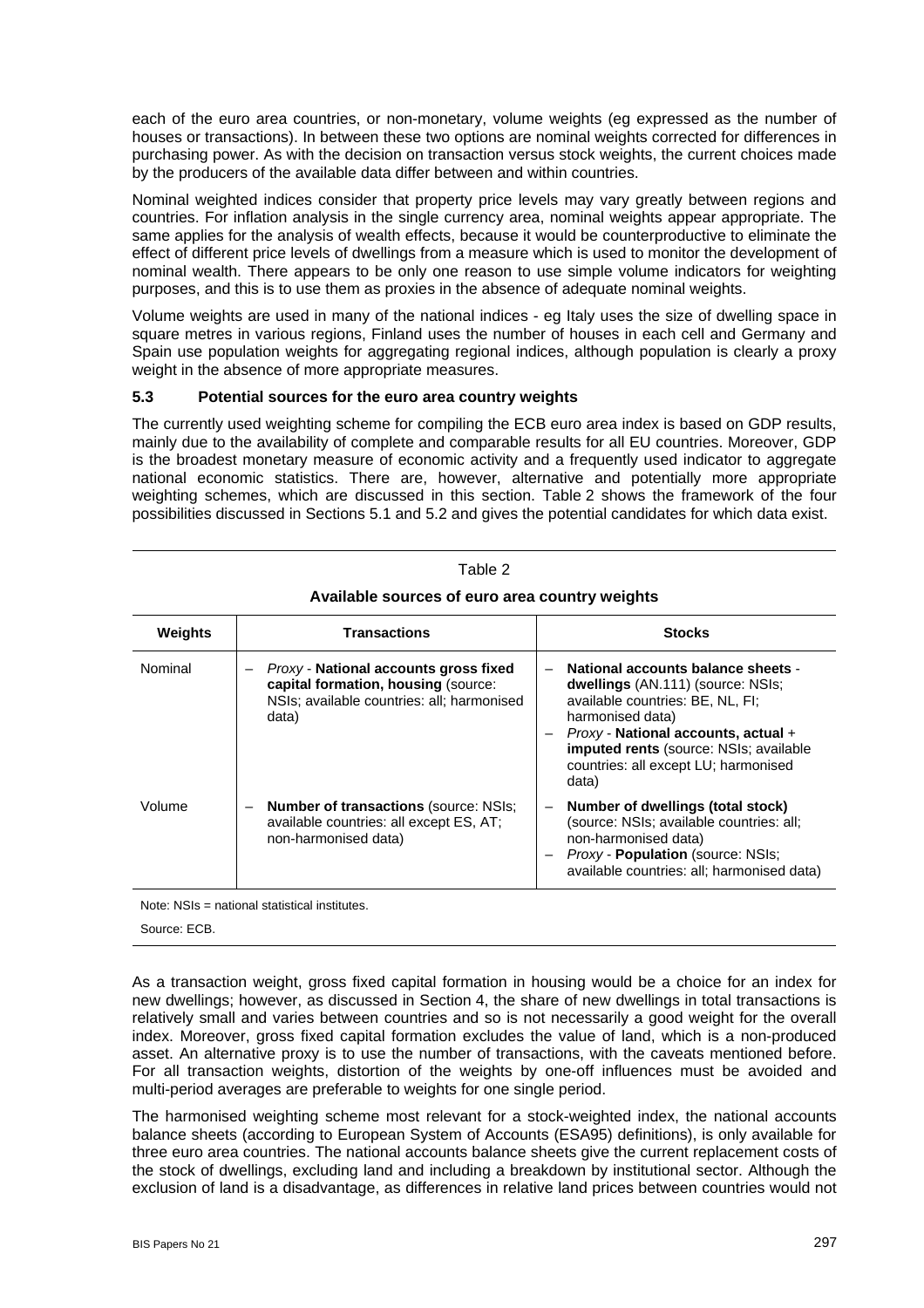be reflected in the weights, the national accounts balance sheets are a promising source for country weights but can only be used once they are compiled by more euro area countries.

As regards stocks, a possible proxy is the actual rents paid and imputed rents of owner-occupiers, which is available for all euro area countries except Luxembourg. The use of such data would require the assumption that the ratio of (actual  $+$  imputed) rents to residential property price levels is the same in all countries, which may not be the case due to different tax/subsidy regimes and societal preferences regarding home ownership. As regards "volume" or non-monetary weights, the data on number of transactions are available for euro area countries (except Spain and Austria) from the European Mortgage Federation (EMF) and the data on number of houses in the total stock area are available for all countries from the decennial Census of Population and Housing. The EMF transaction data are non-harmonised and so are not strictly comparable: some countries include, for instance, commercial properties, others exclude new dwellings or own constructions. Data on the number of houses in the stock of dwellings from the censuses come from national statistical institutes, are of good quality and are generally comparable. Unfortunately data from the 2001 census had not yet been published for all countries at the time of writing and so the 1991 round provided the latest available information. Finally, population data may be considered a proxy to a volume-based measure of the stock of dwellings. In practice it is often used to weight detailed regional data, presumably mainly due to the lack of more appropriate regional weighting indicators.

An important point is that, of all the potential data sets mentioned in this section, only gross fixed capital formation in housing, possibly used together with data on national accounts balance sheets, could provide a coherent breakdown between new and existing dwellings at the euro area level. All other data discussed would only provide weights for an overall index.

#### **5.4 What is the effect of different weighting schemes on the euro area aggregate?**

| Table 3<br>Possible country weighting schemes<br>for the euro area aggregate<br>Euro area $= 100$ |                                                                                                                                                                                                                                                                             |      |      |      |      |      |  |  |  |
|---------------------------------------------------------------------------------------------------|-----------------------------------------------------------------------------------------------------------------------------------------------------------------------------------------------------------------------------------------------------------------------------|------|------|------|------|------|--|--|--|
|                                                                                                   | <b>Gross fixed</b><br><b>Housing</b><br>No of<br>capital<br>Actual $+$<br>stock<br><b>GDP</b><br><b>Population</b><br>transactions $1$<br>formation in<br>imputed rents<br>(census data<br>(2001)<br>(2001)<br>$(1995-97)$<br>(2001)<br>housing<br>1991)<br>$(1999 - 2001)$ |      |      |      |      |      |  |  |  |
| <b>BE</b>                                                                                         | 3.5                                                                                                                                                                                                                                                                         | 3.1  | 3.8  | 3.0  | 3.7  | 3.4  |  |  |  |
| <b>DE</b>                                                                                         | 18.2                                                                                                                                                                                                                                                                        | 26.6 | 34.7 | 38.8 | 30.3 | 26.9 |  |  |  |
| <b>GR</b>                                                                                         | 2.5                                                                                                                                                                                                                                                                         | 3.6  | 2.2  | 1.7  | 1.9  | 3.6  |  |  |  |
| ES.                                                                                               | 13.4                                                                                                                                                                                                                                                                        | 13.4 | 6.9  | 9.5  | 9.5  | 13.1 |  |  |  |
| FR.                                                                                               | 24.4                                                                                                                                                                                                                                                                        | 20.4 | 22.9 | 16.6 | 21.6 | 19.9 |  |  |  |
| IE                                                                                                | 2.2                                                                                                                                                                                                                                                                         | 0.8  | 1.5  | 2.4  | 1.7  | 1.3  |  |  |  |
| IT                                                                                                | 18.1                                                                                                                                                                                                                                                                        | 19.5 | 17.0 | 14.3 | 17.8 | 18.9 |  |  |  |
| LU                                                                                                | 0.1                                                                                                                                                                                                                                                                         | 0.1  | 0.0  | 0.2  | 0.3  | 0.1  |  |  |  |
| <b>NL</b>                                                                                         | 8.9                                                                                                                                                                                                                                                                         | 4.8  | 5.0  | 6.8  | 6.3  | 5.2  |  |  |  |
| AT                                                                                                | 2.6                                                                                                                                                                                                                                                                         | 2.6  | 2.5  | 3.1  | 3.1  | 2.7  |  |  |  |
| <b>PT</b>                                                                                         | 3.3                                                                                                                                                                                                                                                                         | 3.3  | 1.0  | 1.8  | 1.8  | 3.4  |  |  |  |
| FI                                                                                                | 2.8                                                                                                                                                                                                                                                                         | 1.7  | 2.5  | 1.9  | 2.0  | 1.7  |  |  |  |

Having given an overview of the available data, this section looks at the effect of some of the potential weighting schemes on the euro area aggregate.

<sup>1</sup> Data from the European Mortgage Federation. Figures for Spain, Austria and Portugal estimated using data on housing stock.

Sources: ECB; EMF; Eurostat; national sources.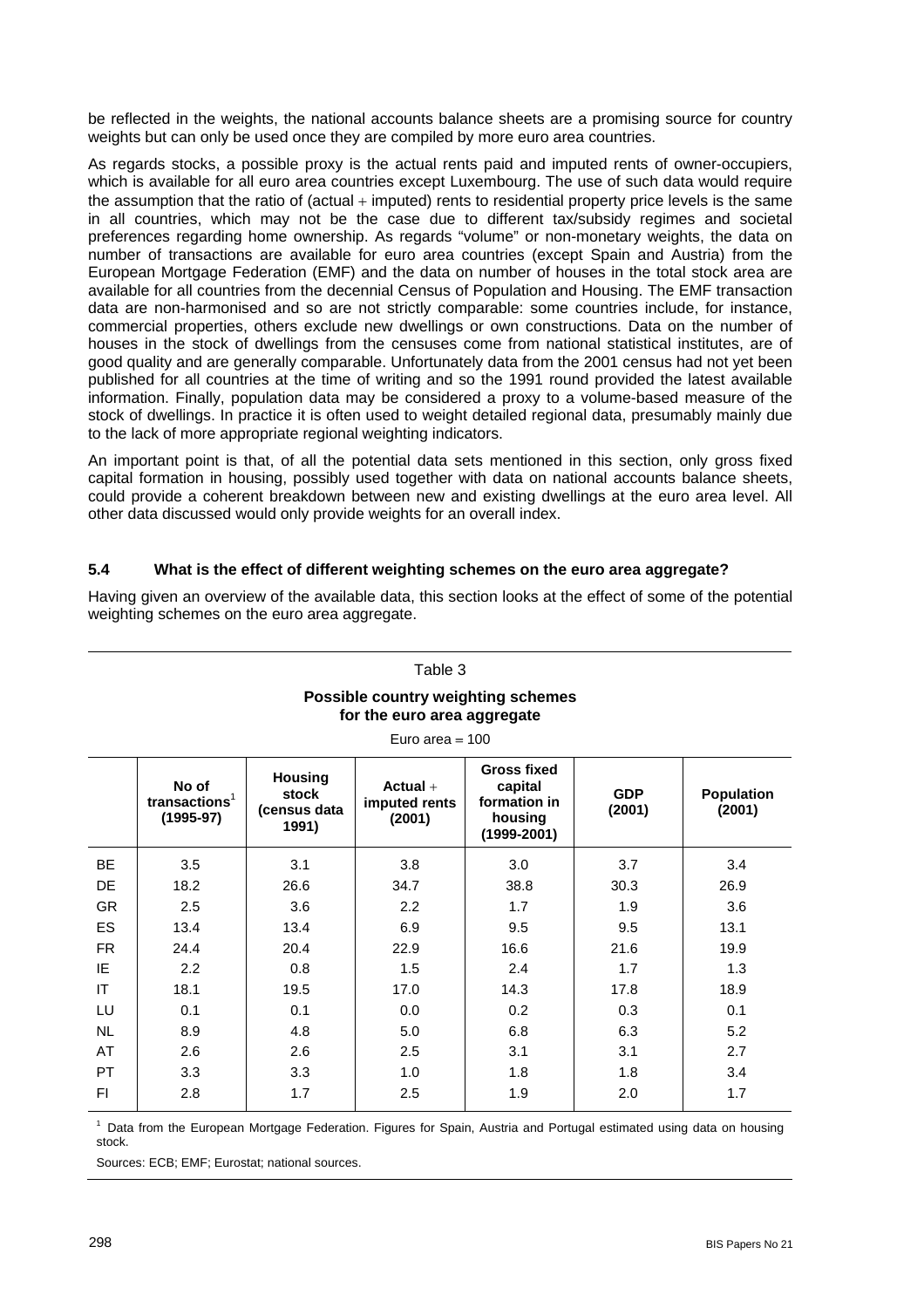Table 3 shows the country shares in the euro area. For the more volatile data (transactions and gross fixed capital formation in housing), a three-year average was taken for the most recent available data; otherwise 2001 data are used with the exception of the housing stock, for which 2001 data are not yet available. The data show both marked differences and similarities in different parts of the table. Regarding their weight in the euro area aggregate, the most significant difference is between different weights for Germany, ranging from 18 to 39% in the euro area aggregate.

Graph 5 shows the results of applying these different weighting schemes to the same set of national data in order to calculate euro area totals. National contributions to the euro area figures for 1992 and 2002 are shown in Annex 3. The results are generally very similar, especially using GDP, actual and imputed rents and the housing stock weights. The aggregate weighted by the number of transactions is relatively similar until 1994 and then deviates and remains consistently higher than the other aggregates. This is mainly explained by the behaviour of the German data, which is similar to the euro area average until 1995 and then drops significantly below (the difference between the annual growth rates was 7 percentage points in 2002). As Germany has a particularly low share in the transaction weights, the transaction-weighted euro area aggregate is higher than all other aggregates. Also important is the effect of different weighting sets for Spain, because after l998 the annual increases are significantly higher than the euro area average.

#### Graph 5

#### **Euro area residential property price indices using different weighting schemes**

Annual changes, in per cent



Source: ECB.

The tables in Annex 3 demonstrate that there are, in some cases, considerable differences in the national contributions under different weighting schemes, but that the cancelling effect means the overall aggregate is often unaffected (eg in 1992). However, where the effects of divergent national growth rates and differences in the weights work in the same direction, as in 2002, the effects are more significant, leading to a difference of up to 2.2 percentage points.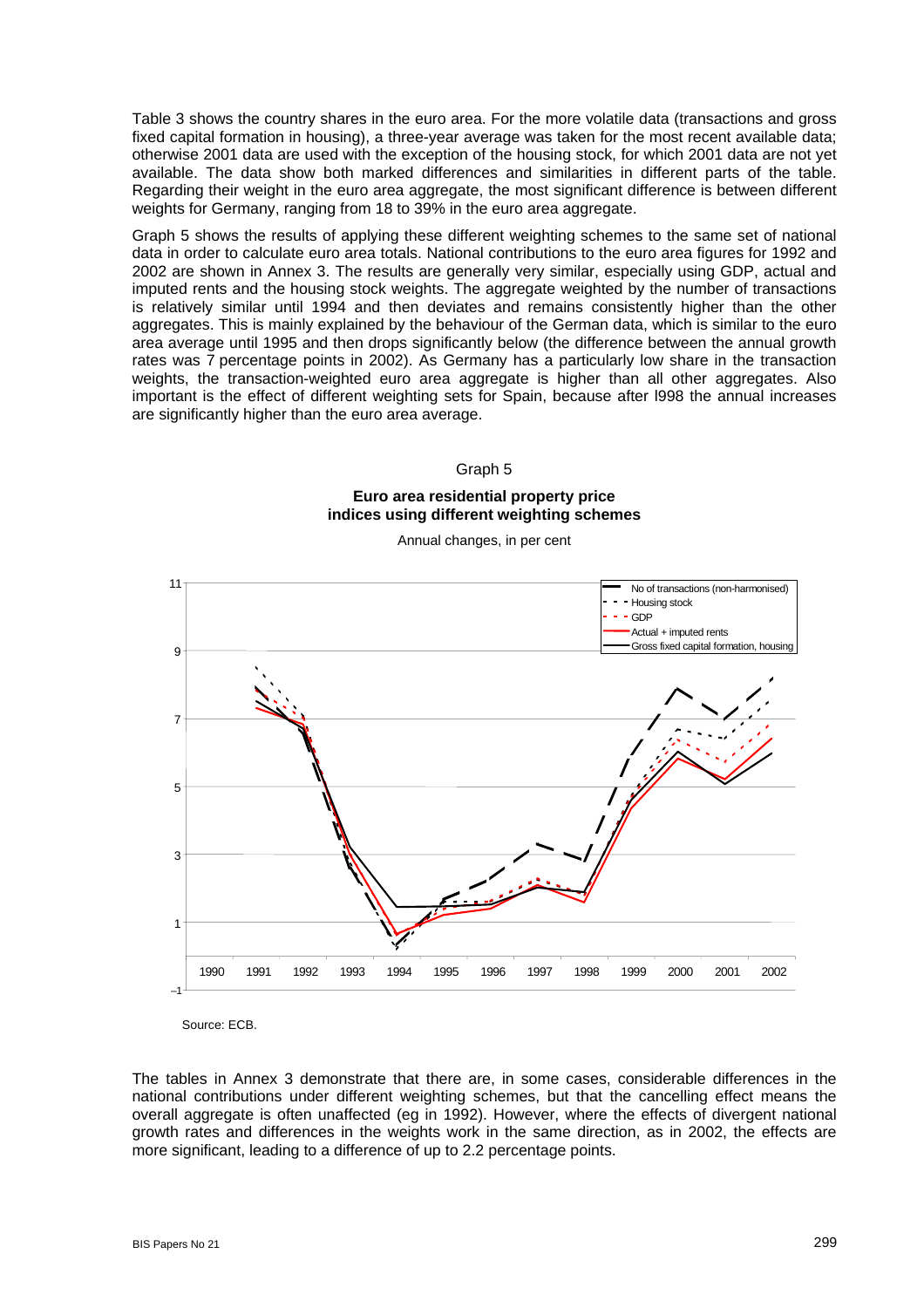It seems that the choice between the available weighting schemes is more important for the magnitude of the rate of change than the trend. However, as the differences in the magnitude of the rate of change can be significant, the question remains: which weighting scheme should be used in the euro area aggregate? Given the low quality of the data on the number of transactions, and given that this is a basic volume measure rather than the desired nominal measure, we conclude not to use these weights. Gross fixed capital formation in housing provides good-quality harmonised data; however, the fact that it applies only to new dwellings and excludes land prices means it is rather too far from the required measure. Moreover, it tends to be volatile. The remaining three measures produce the closest results, as shown in Graph 5. Both the housing stock and actual + imputed rents differ from the desired measure and, given that GDP falls between the two, we may pragmatically conclude that the existing GDP-weighted index is an acceptable solution given the available data.

# **6. Conclusions**

The euro area residential property price index compiled by the ECB is a useful indicator for economic analysis. However, as an aggregate of non-harmonised national indicators it can only be regarded as an estimate of the general trend in price developments. There are substantial differences between the current national sources used and these differences can be assumed to have a greater impact on the resulting aggregate than those found in other non-harmonised euro area statistics. Moreover, the national data are often only broad proxies for the national price developments. In the absence of better quality harmonised indicators, it is difficult to precisely assess the reliability of the current index. Evidence from comparing available national sources suggests that the criteria used for selecting national components into the aggregate, namely breadth of geographical and market coverage, sophistication of quality adjustment, and reliability of source data, are correct. However, in many cases the choice is limited to series which fall considerably short of the targeted definition and quality requirements. For this reason the index may best be used to analyse trend developments, but both *smaller* short-term (annual) *changes* in the index and the *level* of the annual *growth rates* have to be treated with a considerable degree of caution. Work is also needed to increase the periodicity of the euro area index to quarterly, which requires higher-frequency data for Germany and Italy.

For the aggregation of the data into a euro area indicator, there is more than one variant which may provide a valid result. In practice, the choice of available weighting schemes is limited and in no case provides an ideal solution. For an inflation index nominal weights should be used, but whether they refer to the flow of transactions or the stock of dwellings depends on the final purpose of the index. Increased country coverage of national accounts balance sheets may provide an appropriate answer in the medium term. Simulations with available data suggest that a properly measured weighting scheme would produce quite different results depending on this decision, especially with regard to the relative share of new and existing dwellings in the overall index. Given the unsatisfactory characteristics of the alternatives, it is suggested to continue using GDP weights until a more appropriate harmonised data set becomes available.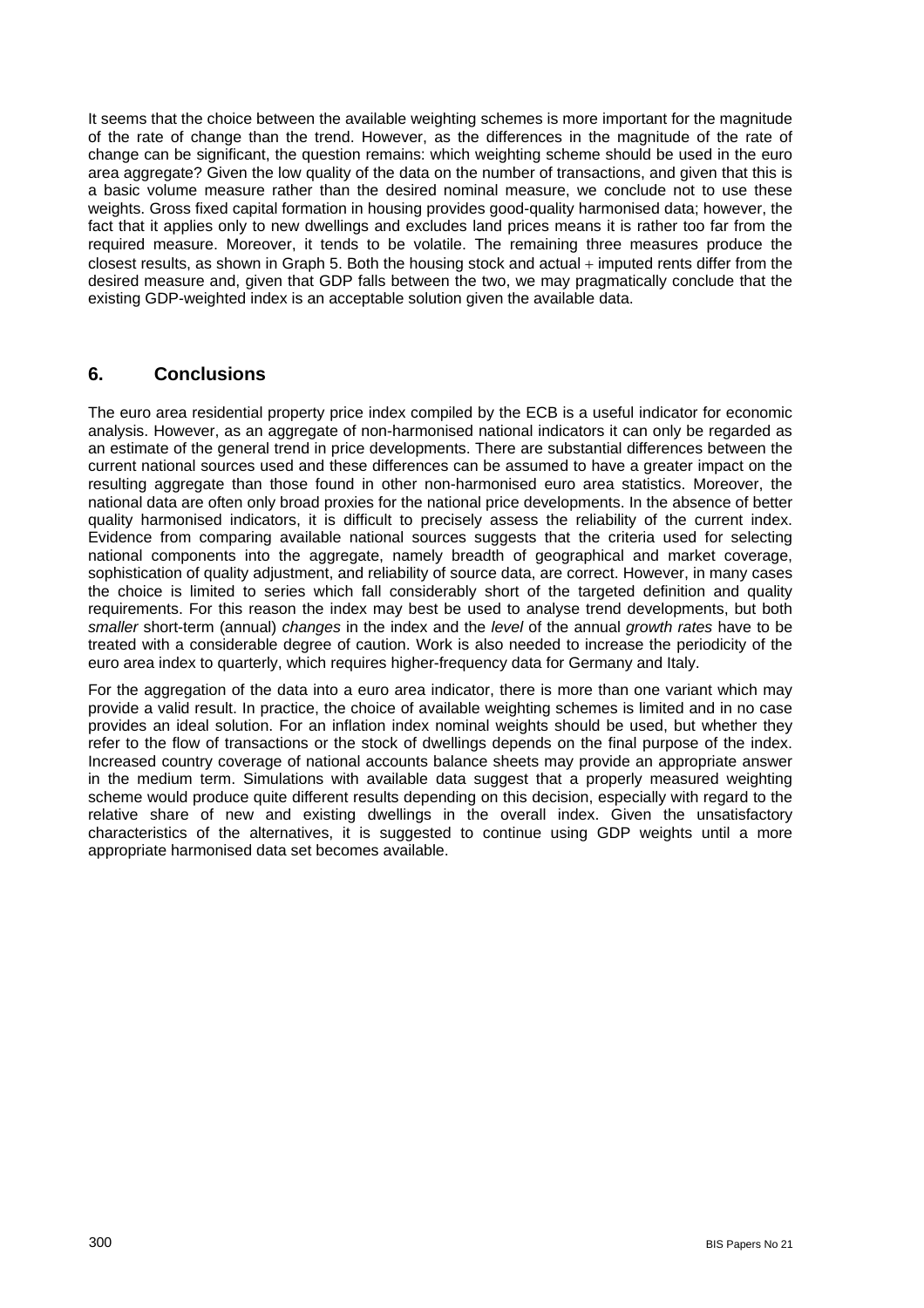| <b>Country (GDP</b><br>weight) | Frequency  | <b>Timeliness</b> | Data source                           | <b>Dwelling type</b>                                                | Geographical<br>coverage  | Cash/<br>mortgages | <b>Quality adjustment</b>                                                                                                | Regional<br>weighting     |
|--------------------------------|------------|-------------------|---------------------------------------|---------------------------------------------------------------------|---------------------------|--------------------|--------------------------------------------------------------------------------------------------------------------------|---------------------------|
| BE (3.8%)                      | Quarterly  | 5-6 months        | Mortgage bank                         | Existing small/<br>medium-sized<br>dwellings                        | Whole country             | Mortgages<br>only  | $\cdots$                                                                                                                 | $\cdots$                  |
| DE (30.3%)                     | Annual     | 3 months          | Research<br>institute/central<br>bank | Separate series for<br>new/existing<br>terraced houses<br>and flats | 60 cities                 | <b>Both</b>        | Flats: price per square<br>metre;<br>Terraced houses: only of<br>about 100 square metres,<br>medium to good areas        | Population                |
| GR (1.9%)                      | Quarterly  | 5 months          | Research<br>institute/central<br>bank | All dwellings                                                       | Urban areas               | <b>Both</b>        | Price per square metre                                                                                                   | Size of dwelling<br>stock |
| ES (9.5%)                      | Quarterly  | 3 months          | Government                            | All dwellings except<br>subsidised<br>dwellings                     | Whole country             | Mortgages<br>only  | Price per square metre,<br>subindices by postcode                                                                        | Population                |
| FR (21.5%)                     | Quarterly  | 5 months          | Notary/NSI                            | Existing dwellings                                                  | Whole country             | <b>Both</b>        | Hedonic regression<br>(surface area, number of<br>rooms, bathrooms, age,<br>garage, parking, size of<br>plot and others) | Transaction<br>values     |
| IE (1.7%)                      | Quarterly  | 3 months          | Government                            | New and existing<br>dwellings (separate<br>series)                  | Whole country             | Mortgages<br>only  | None (unit values)                                                                                                       | $\cdots$                  |
| IT (17.9%)                     | Semiannual | 1 month           | Newspaper/<br>central bank            | New and existing<br>dwellings (separate<br>series)                  | 96 provincial<br>capitals | <b>Both</b>        | Price per square metre;<br>according to proximity to<br>city centre                                                      | Size of dwelling<br>stock |
| LU (0.3%)                      | Annual     | 19 months         | Central bank/<br><b>NSI</b>           | Dwellings built after<br>1944                                       | Whole country             | <b>Both</b>        | None (unit values)                                                                                                       | None                      |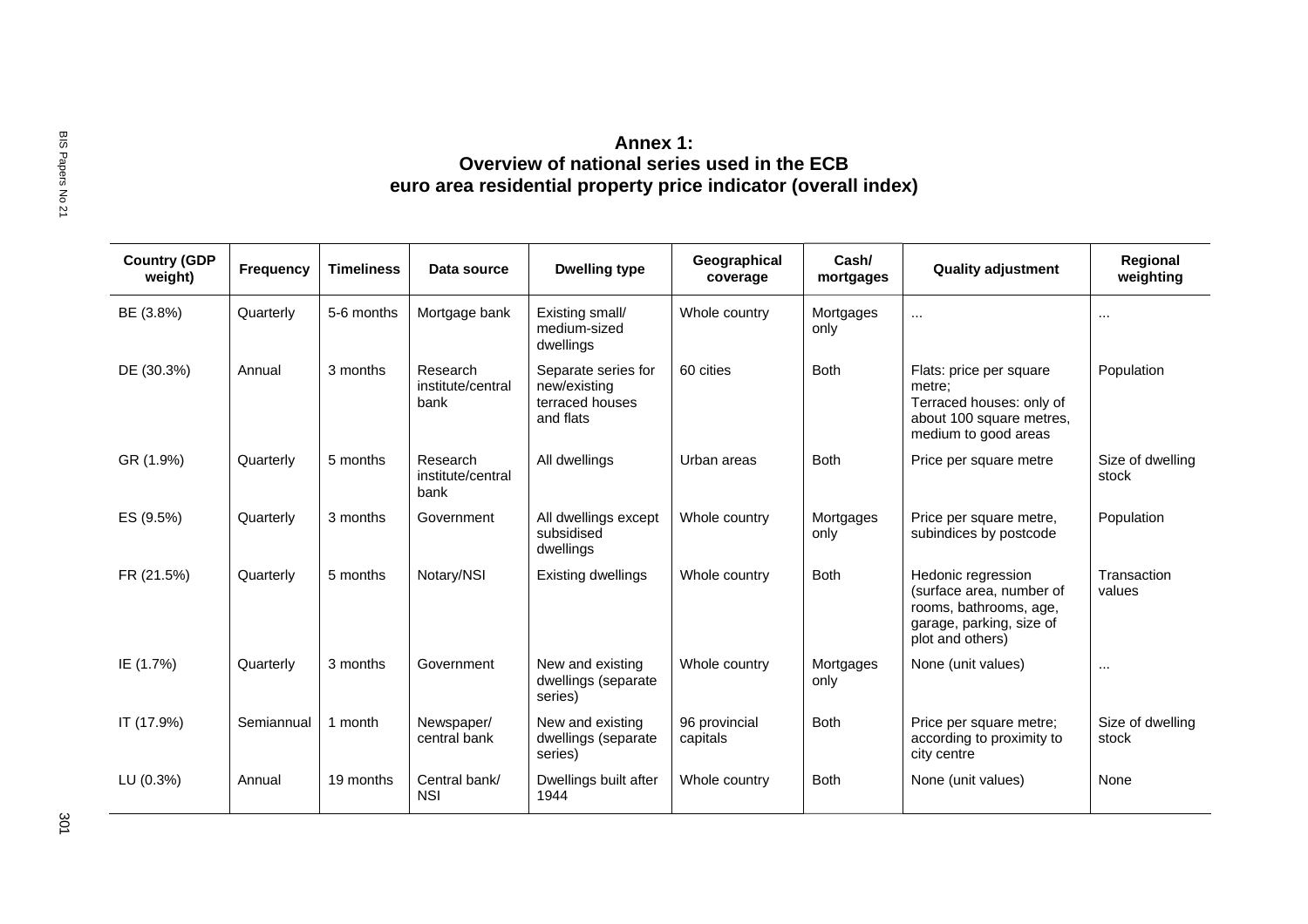| (GDP)<br>weight)    | Frequency  | <b>Timeliness</b> | Data source                               | <b>Dwelling type</b> | Geographical<br>coverage                                      | Cash/<br>mortgages | <b>Quality adjustment</b>                                                                                     | Regional<br>weighting                            |
|---------------------|------------|-------------------|-------------------------------------------|----------------------|---------------------------------------------------------------|--------------------|---------------------------------------------------------------------------------------------------------------|--------------------------------------------------|
| <b>NL</b><br>(6.2%) | Monthly    | 1 month           | Land registry/<br>central bank            | Existing dwellings   | Whole country                                                 | <b>Both</b>        | None (unit values)                                                                                            | None                                             |
| AT<br>$(3.1\%)$     | Semiannual | 1 month           | Estate agents/<br>university              | All dwellings        | Whole country<br>(since 2000),<br>Vienna only (since<br>1987) | <b>Both</b>        | Price per square metre                                                                                        | $\cdots$                                         |
| PT<br>$(1.8\%)$     | Monthly    | 1 month           | Real estate<br>newspaper/<br>central bank | All dwellings        | 30 large/medium-<br>sized towns                               | <b>Both</b>        | Price per square metre                                                                                        | $\cdots$                                         |
| F1<br>$(2.0\%)$     | Quarterly  | 1 month           | Administrative<br>data                    | Existing dwellings   | Whole country                                                 | <b>Both</b>        | Hedonic regression (floor<br>size, age, number of rooms,<br>location) and classification<br>approach combined | Dwelling stock<br>(number of<br>houses per cell) |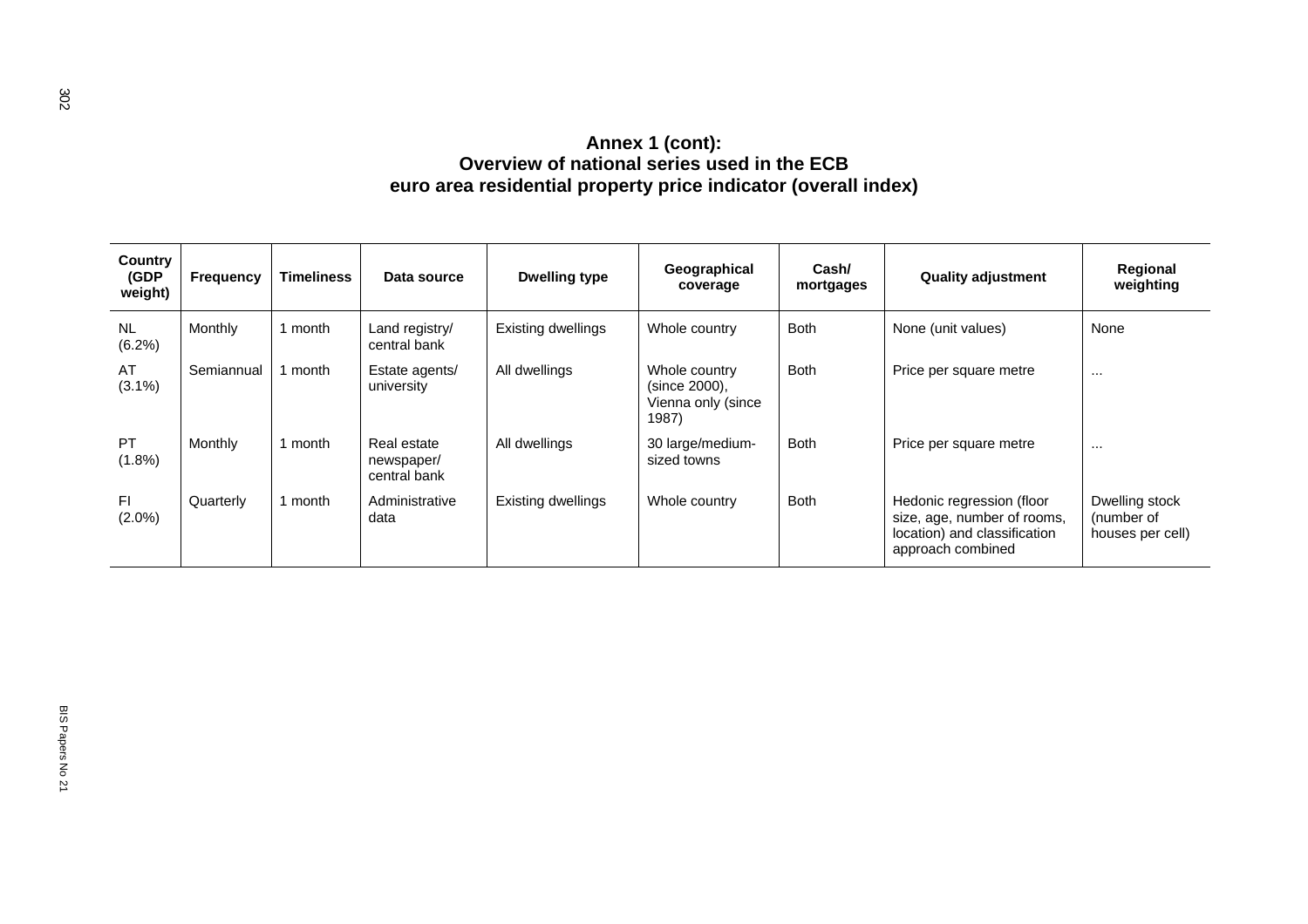# **Annex 2: Alternative national series**

**Annual changes, in per cent (for series description see below)**



**Germany** 

Greece





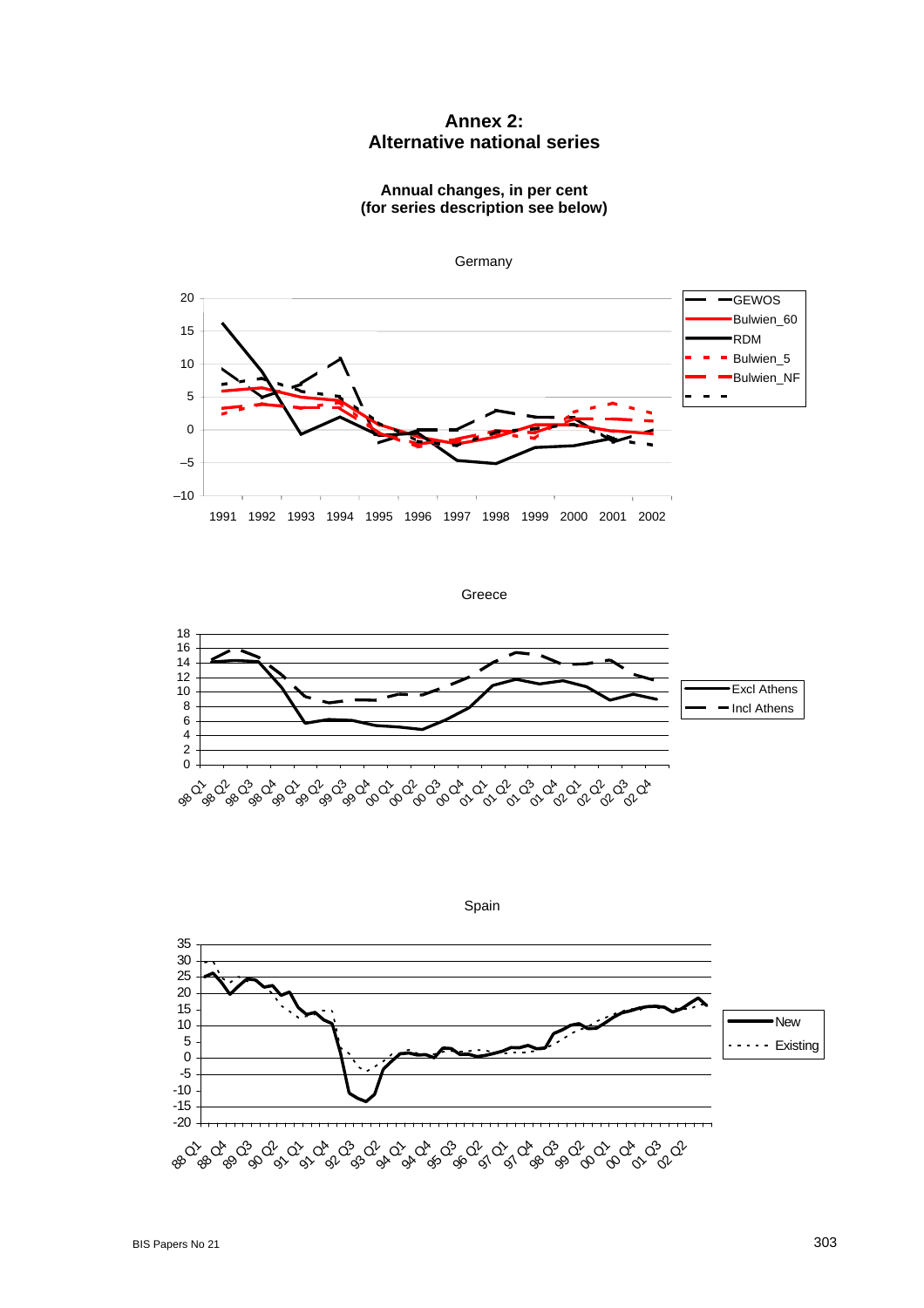









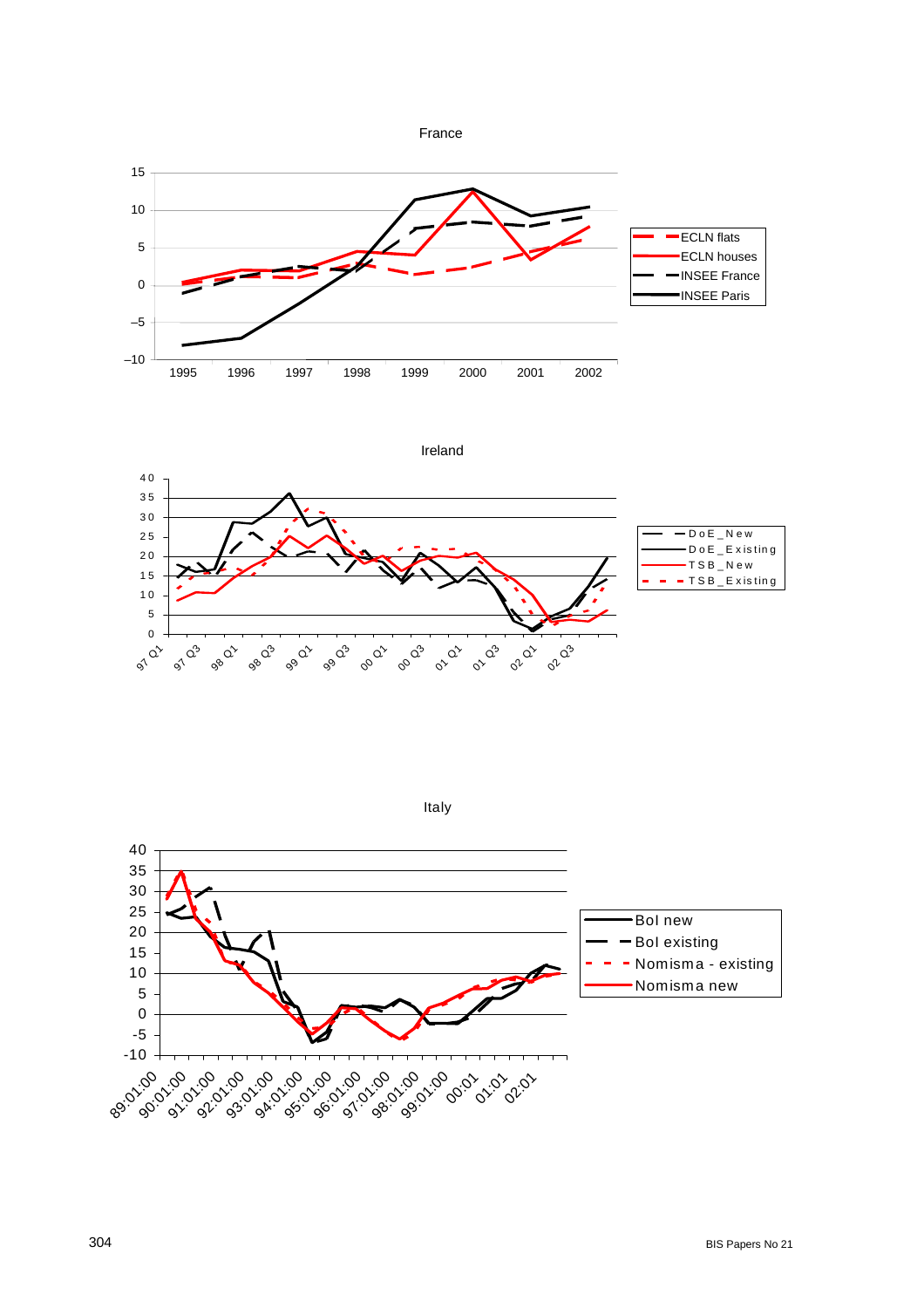#### **Description of the national series used above**

Germany (from 1995, whole of Germany, to 1994, West Germany)

- Bulwien 60 new and existing dwellings average of 60 cities series used in the ECB euro area aggregate, described in Annex 1. Source: Bulwien AG.
- Bulwien 5 new and existing dwellings average of largest five cities (Berlin, Hamburg, Munich, Cologne, Frankfurt). Source: Bulwien AG.
- Bulwien NF new flats average of 60 cities. Source: Bulwien AG.
- Bulwien EH existing flats average of 60 cities. Source: Bulwien AG.
- RDM average of five largest cities, previously used in BIS *Annual Report*. Source: Ring Deutscher Makler (real estate federation).
- GEWOS average prices for houses and flats, whole country. Source: GEWOS (Hamburger Institut für Stadt-, Regional- und Wohnforschung GmbH).

**Greece** 

- Excl Athens new and existing dwellings in 15 cities excluding Athens. Source: Bank of Greece.
- Incl Athens aggregation of Excl Athens series, with a series from a private research institute for Athens. Source: Bank of Greece.

#### Spain

- New dwellings less than one year old. Source: Ministerio de Fomento.
- Existing dwellings older than one year. Source: Ministerio de Fomento.

#### France

- ECLN Flats new flats excluding own construction. Source: Ministry of Equipment.
- ECLN Houses new houses excluding own construction. Source: Ministry of Equipment.
- INSEE France existing dwellings sold in whole of France. Source: INSEE/notaires.
- INSEE Paris existing dwellings sold in Paris. Source: INSEE/notaires.

#### Ireland

- DoE New new dwellings (all mortgage transactions). Source: Department of the Environment.
- DoE Existing existing dwellings (all mortgage transactions). Source: Department of the Environment.
- TSB New new dwellings (mortgage transactions financed by TSB Permanent. Source: TSB Permanent (mortgage bank).
- TSB Existing existing dwellings (mortgage transactions financed by TSB Permanent. Source: TSB Permanent (mortgage bank).

Italy

- BoI New new dwellings, 96 cities. Source: Bank of Italy based on data from Il Consulente Immobiliare.
- BoI Existing existing dwellings, 96 cities. Source: Bank of Italy based on data from Il Consulente Immobiliare.
- Nomisma New new dwellings, 13 largest cities. Source: Nomisma (private research institute).
- Nomisma Existing existing dwellings, 13 largest cities. Source: Nomisma (private research institute).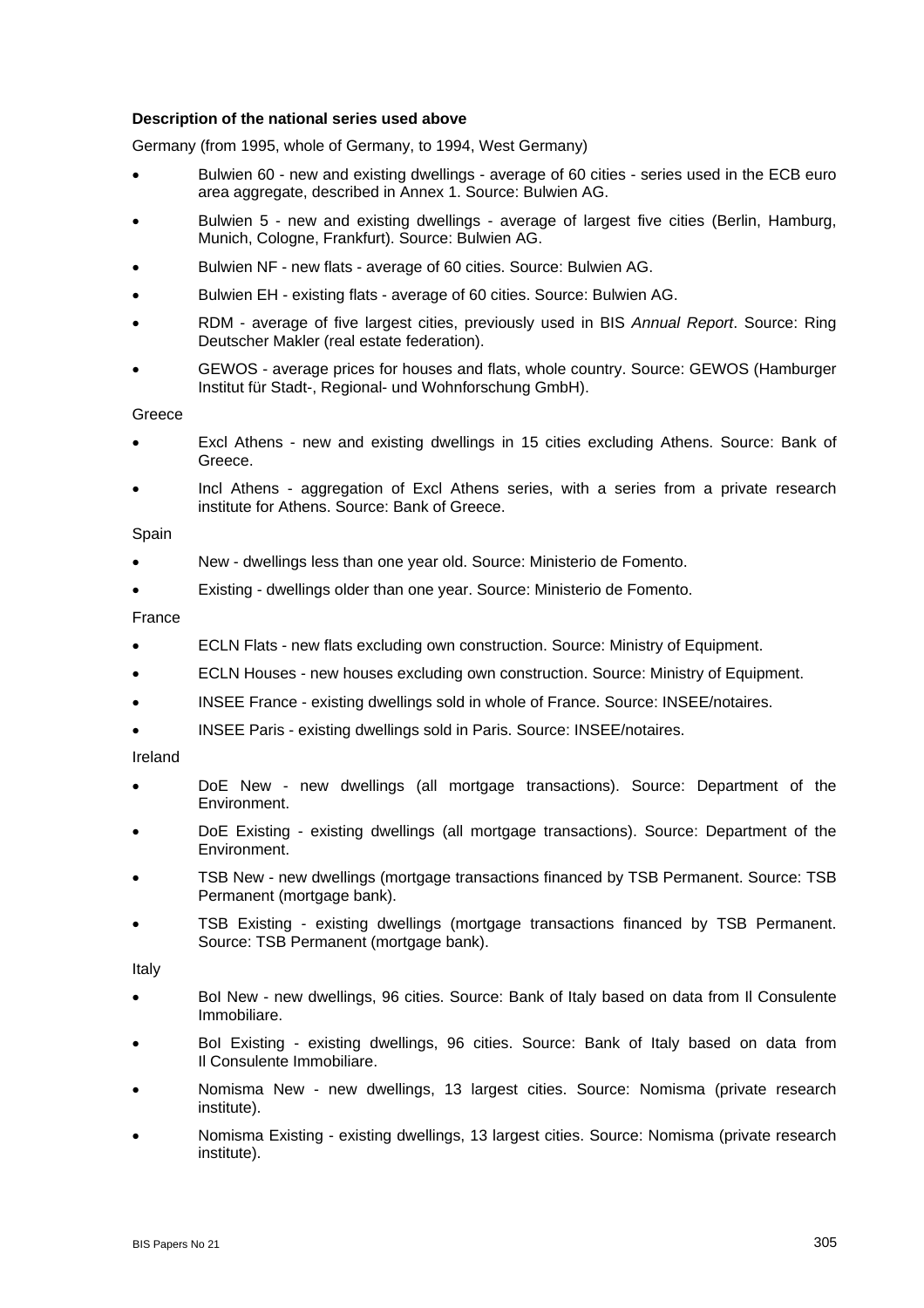# **Annex 3: Contribution of national data to the euro area aggregate under different weighting schemes**

| Table 1                                                            |                                            |                                |                                             |                                |                                                          |                                             |                   |  |
|--------------------------------------------------------------------|--------------------------------------------|--------------------------------|---------------------------------------------|--------------------------------|----------------------------------------------------------|---------------------------------------------|-------------------|--|
| Contributions to the annual percentage<br>change for the year 1992 |                                            |                                |                                             |                                |                                                          |                                             |                   |  |
|                                                                    | <b>National</b>                            |                                |                                             |                                |                                                          |                                             |                   |  |
|                                                                    | data<br>(annual<br>change, in<br>per cent) | No of<br>transactions<br>(EMF) | <b>Housing</b><br>stock<br>(census<br>data) | Actual $+$<br>imputed<br>rents | <b>Gross fixed</b><br>capital<br>formation in<br>housing | <b>GDP</b><br>(market<br>exchange<br>rates) | <b>Population</b> |  |
| DE.                                                                | 6.2                                        | 1.1                            | 1.7                                         | 2.2                            | 2.4                                                      | 1.9                                         | 1.7               |  |
| <b>ES</b>                                                          | $-1.3$                                     | $-0.2$                         | $-0.2$                                      | $-0.1$                         | $-0.1$                                                   | $-0.1$                                      | $-0.2$            |  |
| <b>FR</b>                                                          | 2.5                                        | 0.6                            | 0.5                                         | 0.6                            | 0.4                                                      | 0.5                                         | 0.5               |  |
| IT                                                                 | 19.4                                       | 3.6                            | 3.9                                         | 3.4                            | 2.8                                                      | 3.5                                         | 3.8               |  |
| <b>NL</b>                                                          | 8.4                                        | 0.8                            | 0.4                                         | 0.4                            | 0.6                                                      | 0.5                                         | 0.5               |  |
| <b>Others</b>                                                      |                                            | 0.6                            | 0.7                                         | 0.4                            | 0.6                                                      | 0.6                                         | 0.7               |  |
| Euro<br>area                                                       |                                            | 6.5                            | 7.1                                         | 6.8                            | 6.7                                                      | 7.0                                         | 7.0               |  |
|                                                                    | Source: ECB calculations.                  |                                |                                             |                                |                                                          |                                             |                   |  |

# Table 2

### **Contributions to the annual percentage change for the year 2002**

|                          | <b>National</b><br>data<br>(annual<br>change, in<br>per cent) | Weighting scheme used          |                                             |                                |                                                          |                                             |            |  |  |
|--------------------------|---------------------------------------------------------------|--------------------------------|---------------------------------------------|--------------------------------|----------------------------------------------------------|---------------------------------------------|------------|--|--|
|                          |                                                               | No of<br>transactions<br>(EMF) | <b>Housing</b><br>stock<br>(census<br>data) | Actual $+$<br>imputed<br>rents | <b>Gross fixed</b><br>capital<br>formation in<br>housing | <b>GDP</b><br>(market<br>exchange<br>rates) | Population |  |  |
| DE.                      | $-0.2$                                                        | 0.0                            | $-0.1$                                      | $-0.1$                         | $-0.1$                                                   | $-0.1$                                      | $-0.1$     |  |  |
| ES                       | 16.6                                                          | 2.2                            | 2.2                                         | 1.1                            | 1.6                                                      | 1.6                                         | 2.2        |  |  |
| FR.                      | 9.3                                                           | 2.3                            | 1.9                                         | 2.1                            | 1.5                                                      | 2.0                                         | 1.8        |  |  |
| IT                       | 11.9                                                          | 2.2                            | 2.3                                         | 2.0                            | 1.7                                                      | 2.1                                         | 2.2        |  |  |
| <b>NL</b>                | 6.2                                                           | 0.6                            | 0.3                                         | 0.3                            | 0.4                                                      | 0.4                                         | 0.3        |  |  |
| <b>Others</b>            | $\blacksquare$                                                | 1.0                            | 0.9                                         | 0.9                            | 0.8                                                      | 0.8                                         | 1.0        |  |  |
| Euro<br>area             | $\blacksquare$                                                | 8.2                            | 7.6                                         | 6.4                            | 6.0                                                      | 6.9                                         | 7.5        |  |  |
| Source: ECB calculations |                                                               |                                |                                             |                                |                                                          |                                             |            |  |  |

Source: ECB calculations.